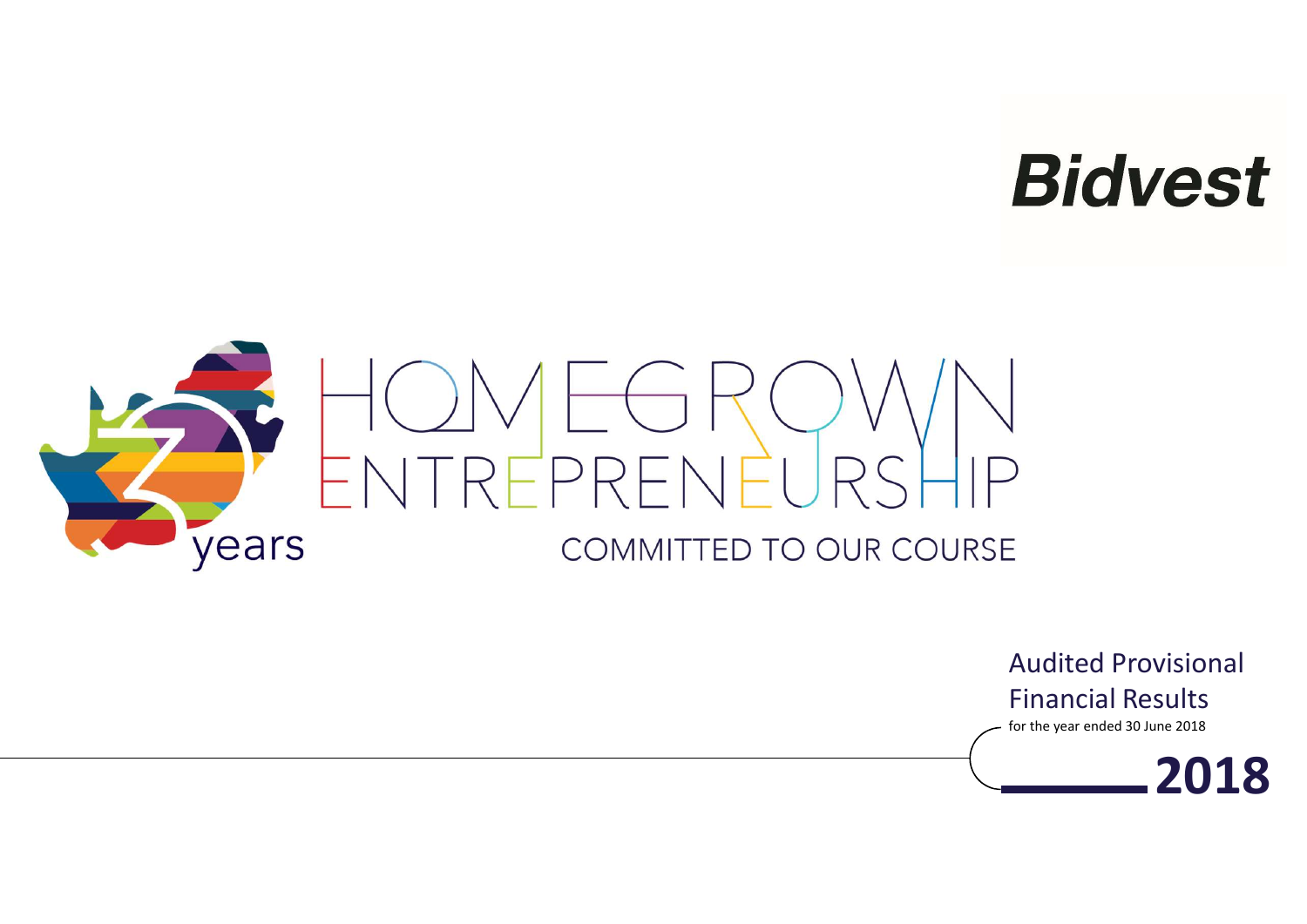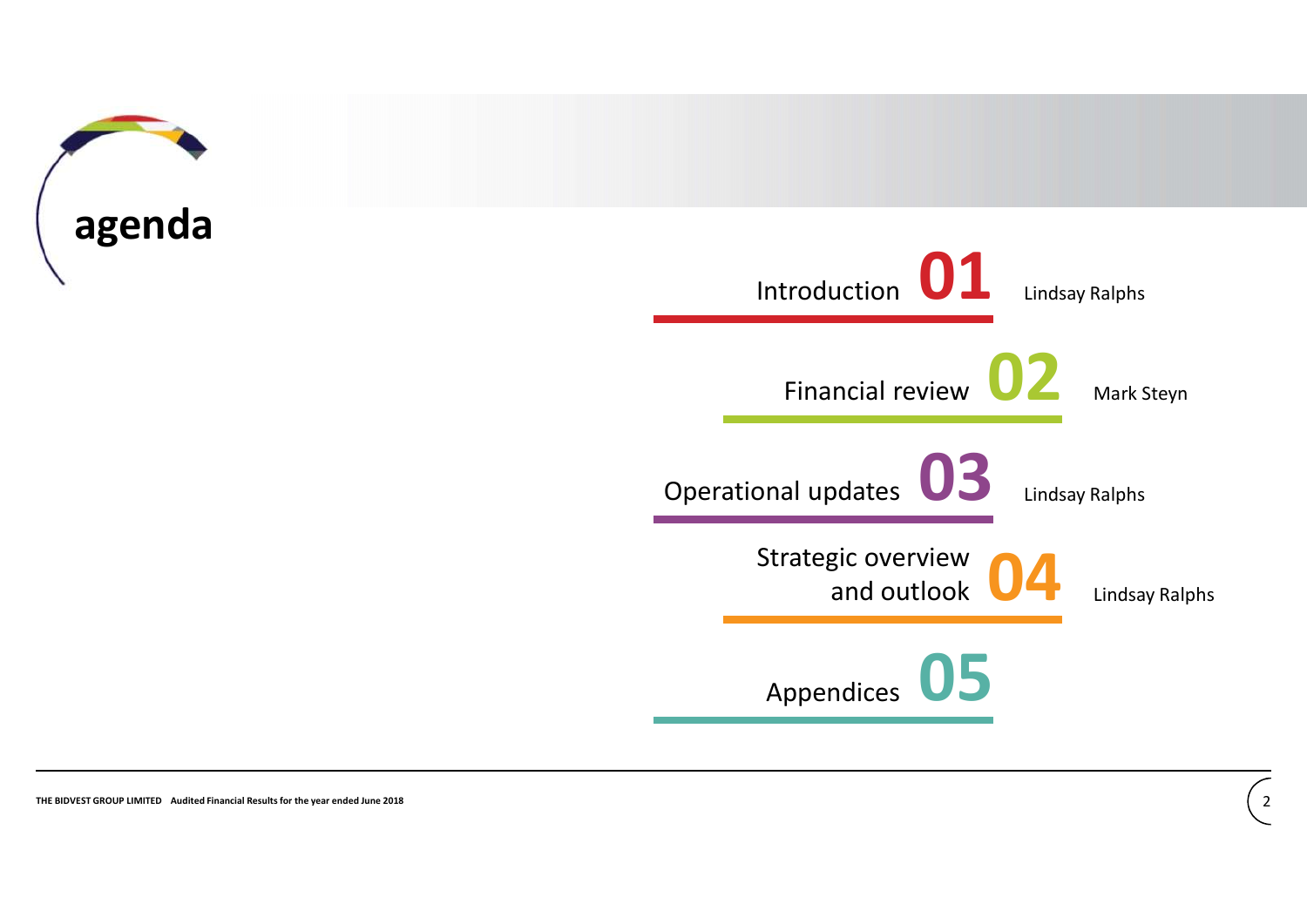

# $Lindsay Ralphs$ <br> $CE$   $\frac{1}{3}$ Lindsay Ralphs

CE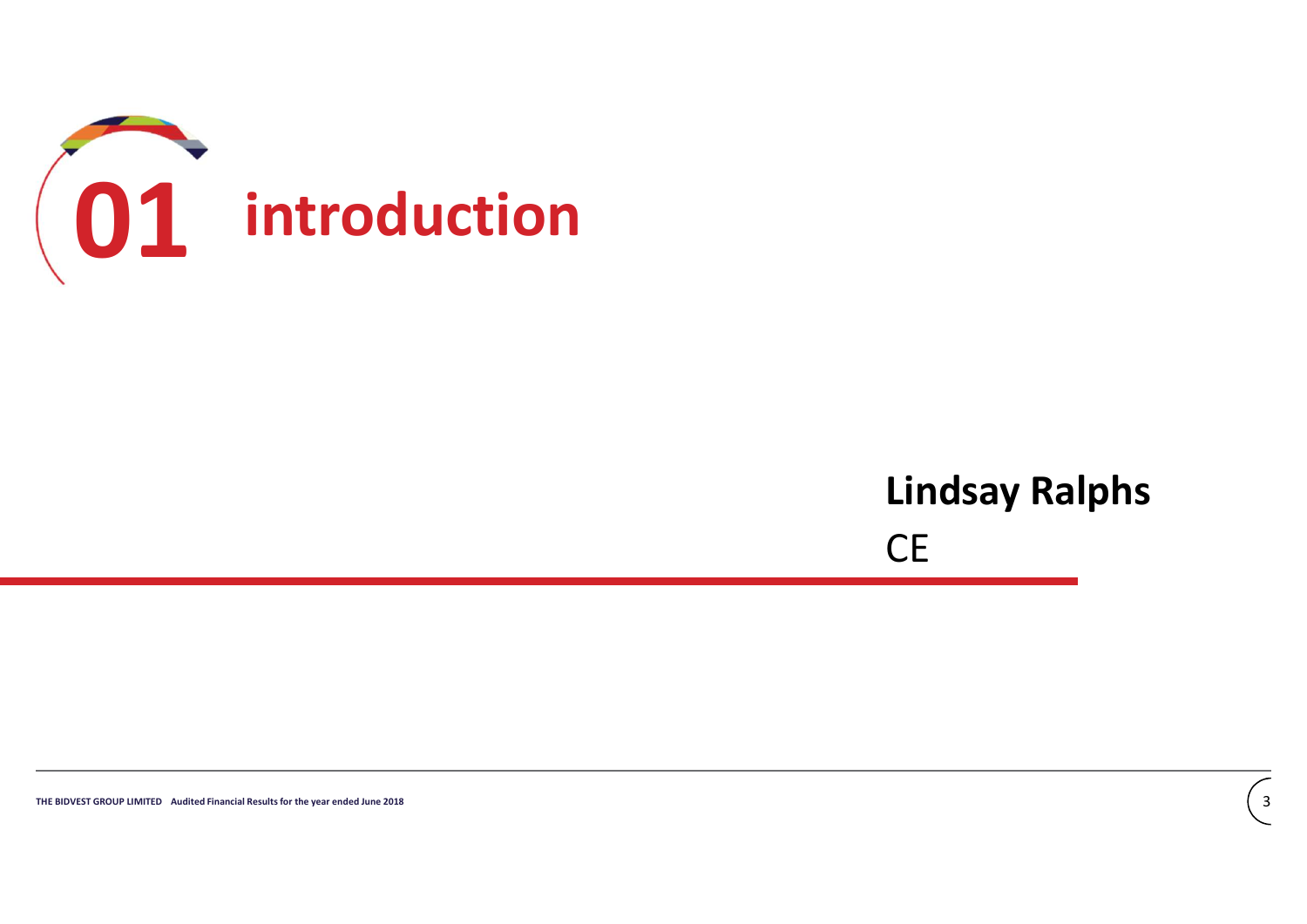we are Bidvest

## A strong 30-year track record of consistent delivery, returns and growth

Industrial products, electrical<br>
management, office and print<br>
management, office and print<br>  $\triangleright$  Highly entrepreneurial and decentralised management teams<br>
solutions, outsourced hard and soft<br>
supported by a small corp A leading B-2-B services, wholesale and distribution group operating in <br>
x Services – 63% of trading profit the areas of commercial and industrial products, electrical products, financial services, freight management, office and print solutions, outsourced hard and soft services and automotive retailing

- $\triangleright$  Highly diversified portfolio spanning broad economic spheres:
	-
	-
- Substratting the state of the state of the state of the state of the state of the state of trading profit<br>In the state of trading profit<br>In trading and distribution 37% of trading profit<br>Introngly cash generative assets  $\triangleright$  Strongly cash generative assets that are relatively capital light
- **Introduction 19 All Start Controls (The Start Controls)**<br>
Introduction<br>
Introduction 37% of trading profit<br>
Intervention 37% of trading profit<br>
Intervention 37% of trading profit<br>
Intervention 37% of trading pro  $\triangleright$  Highly entrepreneurial and decentralised management teams supported by a small corporate office
- $\triangleright$  Leading positions in our markets with a broad product offering
- ▶ Strong "Proudly Bidvest" culture
- $\triangleright$  Outperforming through the cycle
- $\triangleright$  Embracing change through innovation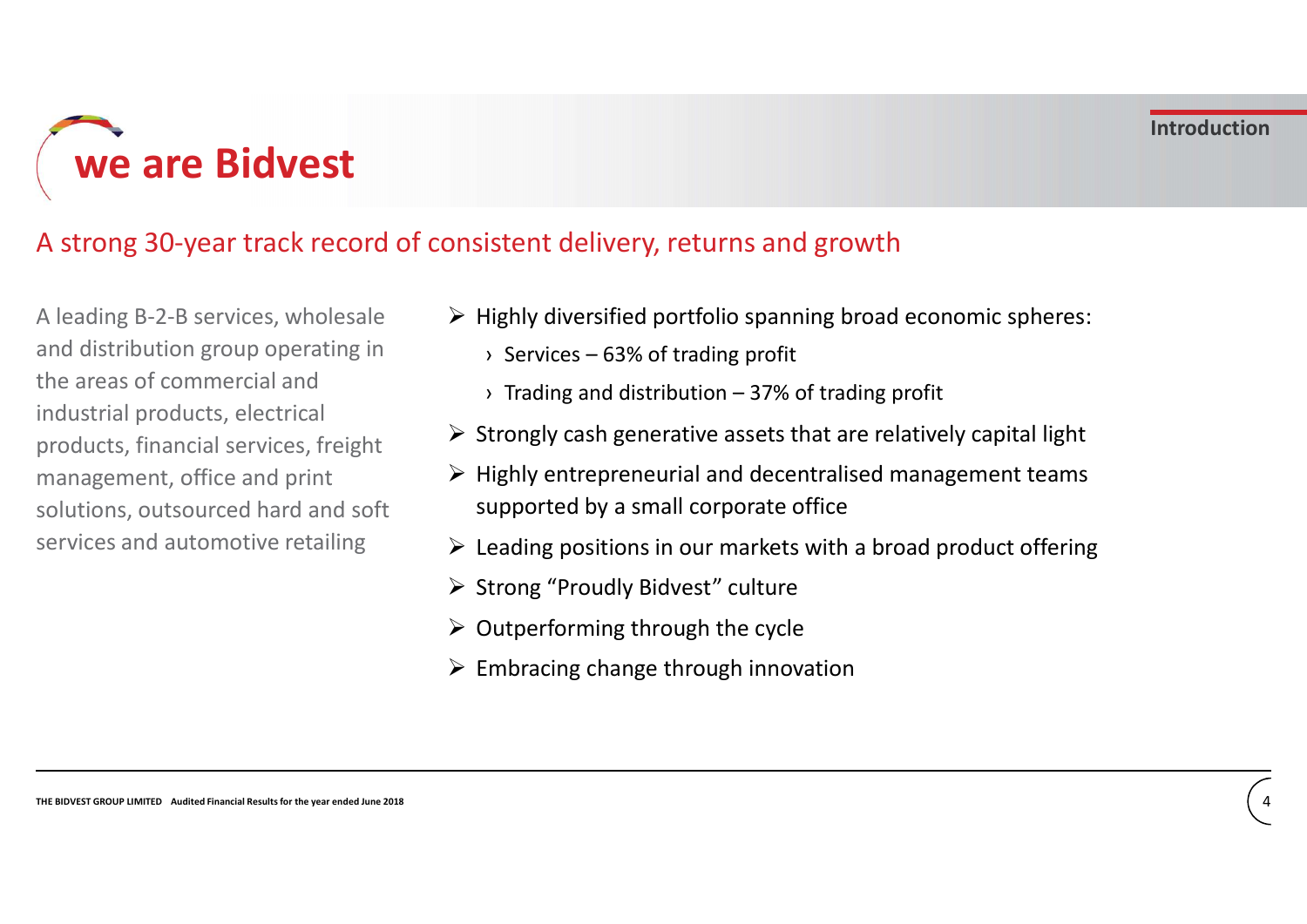Introduction

# diversified portfolio

No one segment dominant in profit contribution

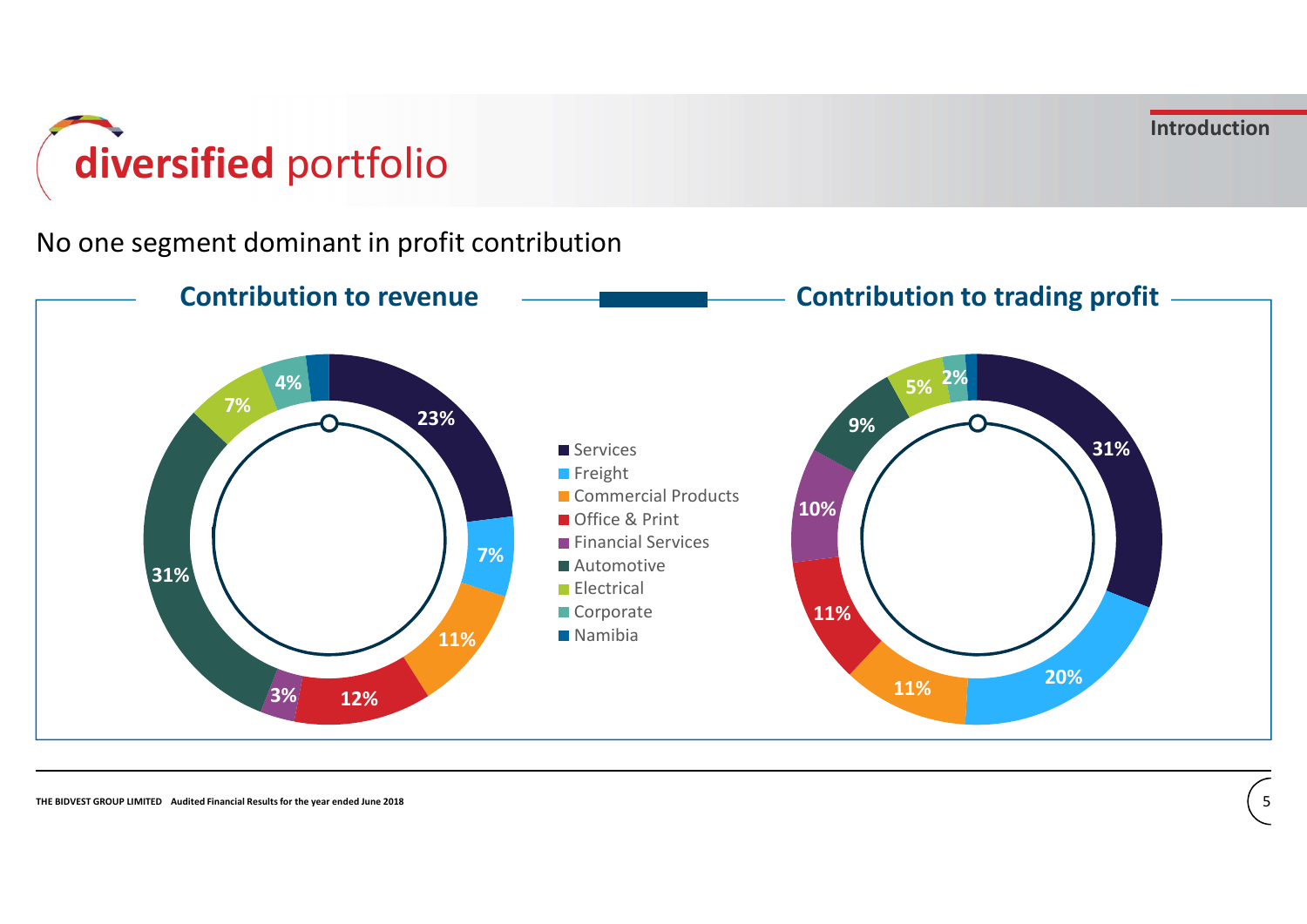# **Cour strategy** and progress

| our strategy and progress                                                                                                         |                                                                             |                                                                                                                | <b>Introduction</b>                                                                             |
|-----------------------------------------------------------------------------------------------------------------------------------|-----------------------------------------------------------------------------|----------------------------------------------------------------------------------------------------------------|-------------------------------------------------------------------------------------------------|
| <b>Maximise</b><br>diverse portfolio                                                                                              | <b>Maintain strong</b><br>financial position                                | <b>Invest capital</b><br>for future growth                                                                     | <b>Stewardship</b>                                                                              |
| +8.2% trading profit despite limited<br>economic activity, particularly in<br>industrial and infrastructure sectors               | Tight asset management                                                      | Internationalisation:<br>Acquired Noonan for EUR175mn<br>(effective Sep 2017)                                  | Energy- and water-saving projects in<br>Services, Electrical and Office & Print                 |
| Investment in liquid tanks<br>facilitated greater volumes handled.<br>Bumper agricultural volumes<br>required operational agility | Debt burden low at 8x interest cover;<br>0.8x net debt/EBITDA               | <b>Invest in SA:</b><br>Invested R295mn in multi-purpose tanks.<br>R1bn FY18-20 in LPG tanks                   | Invested R602mn in training                                                                     |
| Facilities management offering<br>remained sought after                                                                           | 106% of trading profit<br>converted into free cash                          | R682mn in bolt-on acquisitions:<br>Acquired USS and various financial<br>services and print related businesses | 80% of businesses achieved<br>between level 1-4 B-BBEE ratings                                  |
| Product and services offering was<br>broadened across most businesses                                                             | Ongoing discussions on non-core assets.<br>Namibian fishing activities sold |                                                                                                                | Governance entrenched in our DNA,<br>it is how we do business.<br>Effective structures in place |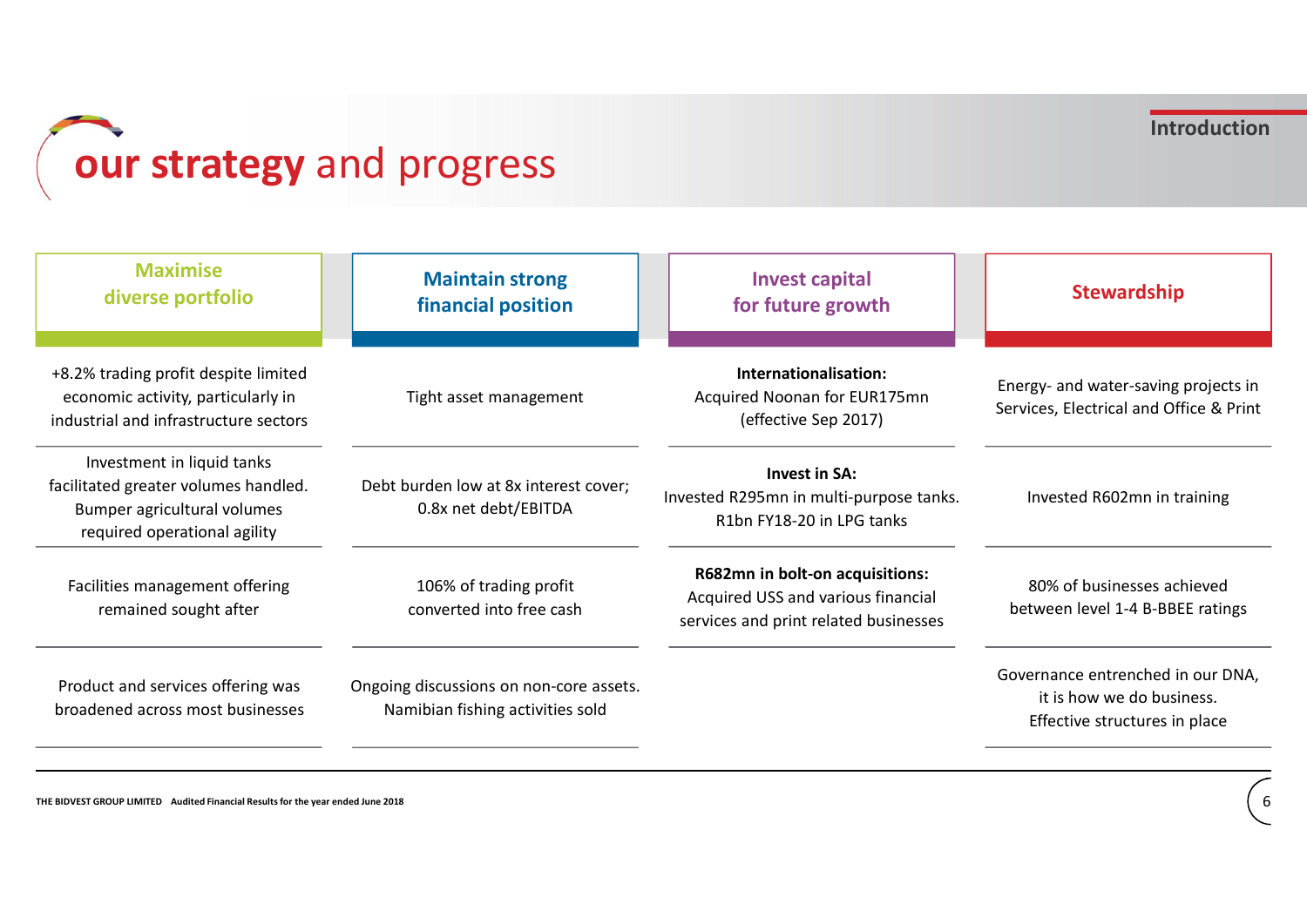# highlights for the year

| highlights for the year                                                                                                                                                                         |                                           | <b>Introduction</b> |
|-------------------------------------------------------------------------------------------------------------------------------------------------------------------------------------------------|-------------------------------------------|---------------------|
| Normalised HEPS up by 12.5% to 1 254.9 cents, final DPS of 301 cents (+14.0%)                                                                                                                   | <b>HEPS</b><br>(Cents per share)          | 1 2 3 1             |
| Revenue grew by 8.4% to R77.0 billion                                                                                                                                                           | 1 1 0 8                                   |                     |
| Trading profit up 8.2% to R6.5 billion                                                                                                                                                          |                                           |                     |
| Excellent results from Freight and Services. Solid results from Office & Print and<br>Properties. Commercial Products, Electrical and Financial Services performed<br>in line with expectations | FY2017<br><b>DPS</b><br>(Cents per share) | FY2018              |
| Strong operational cash generation of R9.4 billion, boosted by bank deposits                                                                                                                    | 491                                       | 556                 |
| <b>Exceptional balance sheet</b>                                                                                                                                                                |                                           |                     |
| Invested R500 million in SA infrastructure and a further R500 million to increase<br>capacity across our businesses                                                                             | FY2017                                    | FY2018              |
| THE BIDVEST GROUP LIMITED Audited Financial Results for the year ended June 2018                                                                                                                |                                           |                     |
|                                                                                                                                                                                                 |                                           |                     |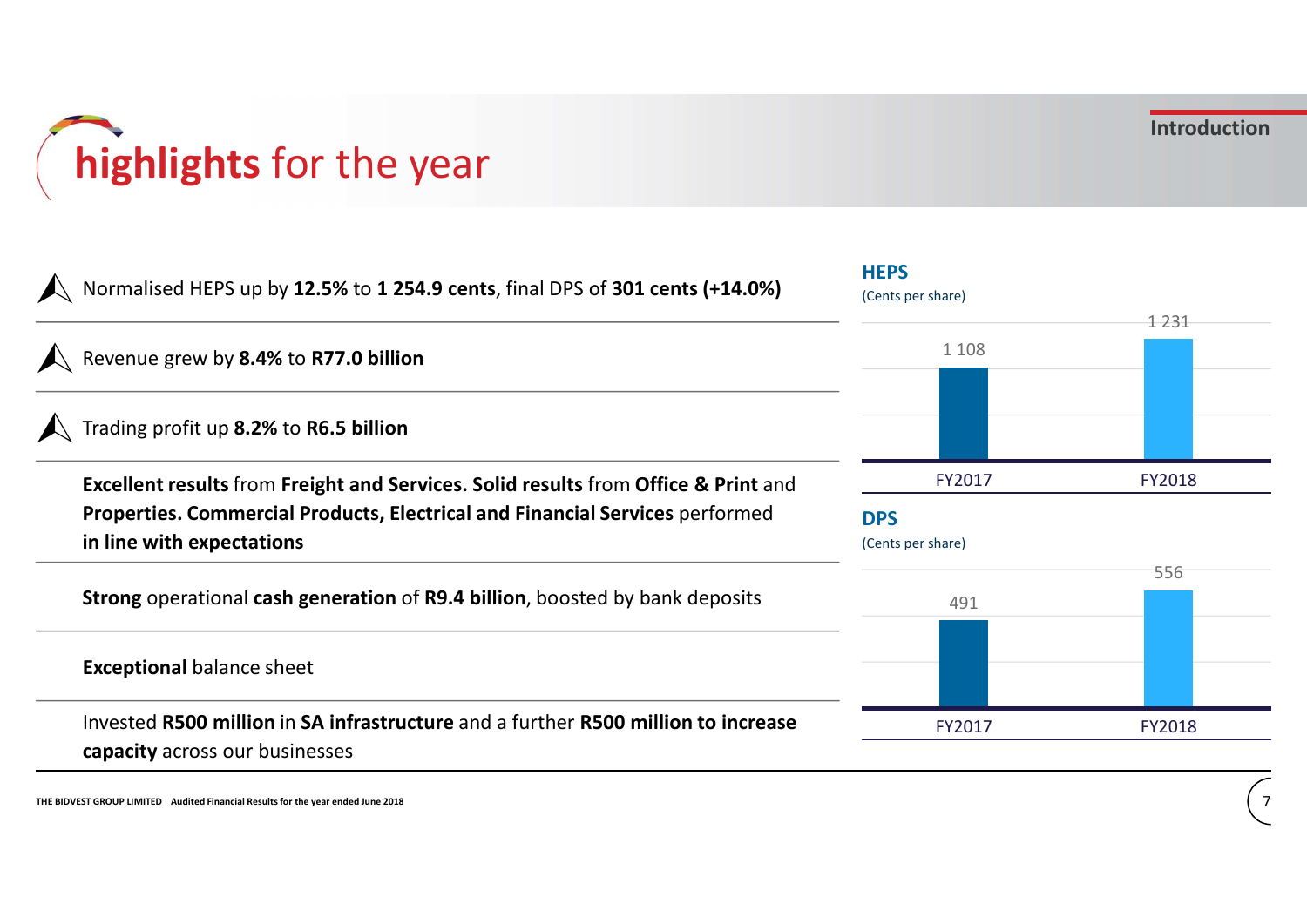

# Mark Steyn<br>CFO Mark Steyn CFO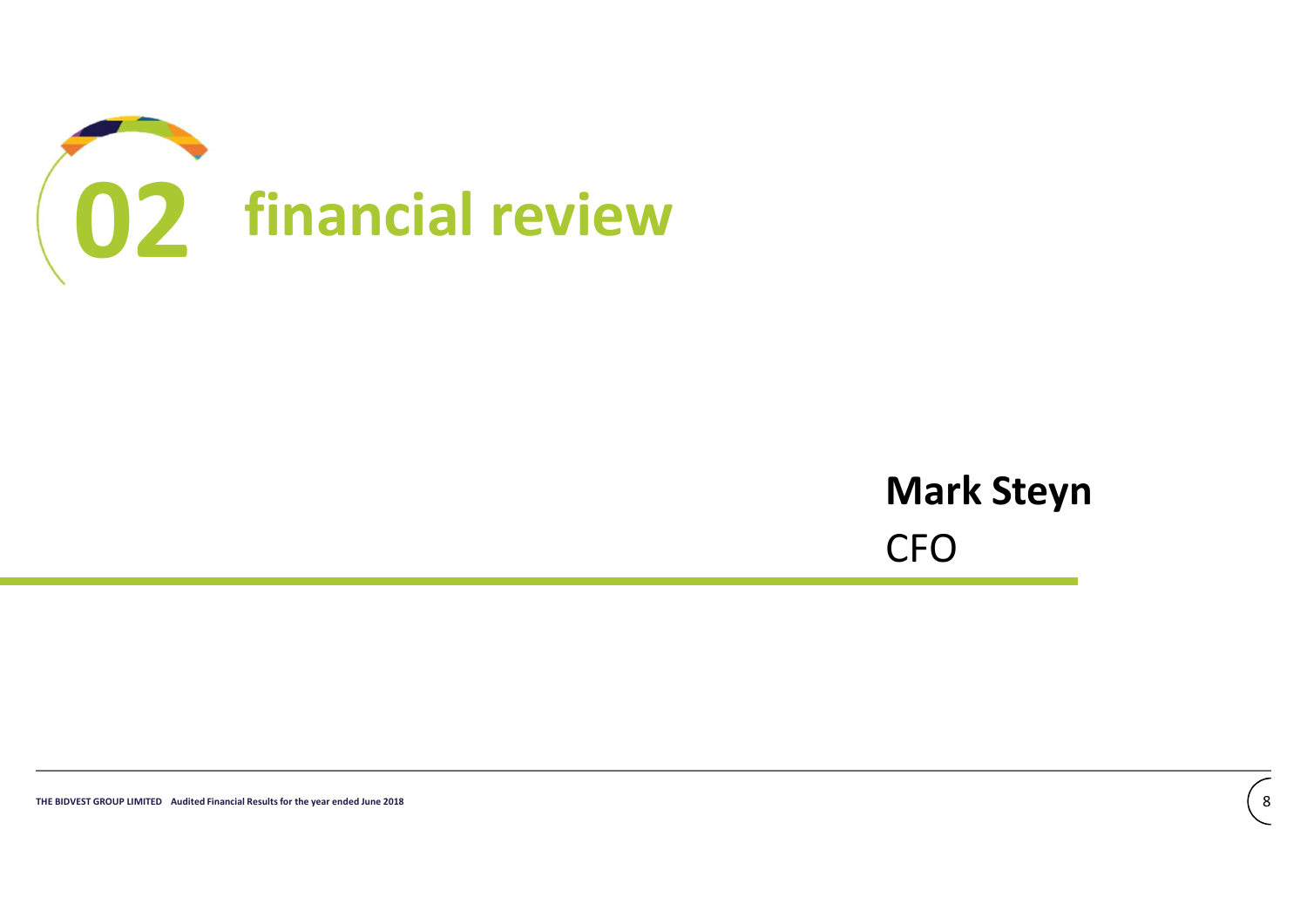# financial highlights

| financial highlights          |                         | <b>Financial Review</b> |              |  |  |  |
|-------------------------------|-------------------------|-------------------------|--------------|--|--|--|
| <b>R</b> billion              | Year ended 30 June 2018 | Year ended 30 June 2017 | Change       |  |  |  |
| Revenue                       | 77.0                    | 71.0                    | 8.4%         |  |  |  |
| Gross profit*                 | 28.9%                   | 29.1%                   | $\downarrow$ |  |  |  |
| Expenses*                     | 21.0%                   | 21.3%                   | $\downarrow$ |  |  |  |
| EBITDA                        | 8.2                     | 7.7                     | 6.5%         |  |  |  |
| <b>Trading profit</b>         | 6.5                     | $6.0\,$                 | 8.2%         |  |  |  |
| Trading profit margin         | 8.5%                    | 8.5%                    |              |  |  |  |
| Headline earnings             | 4.1                     | 3.7                     | 11.9%        |  |  |  |
| HEPS (cents)                  | 1 2 3 1 . 6             | 1 1 0 8 . 2             | 11.1%        |  |  |  |
| DPS (cents)                   | 556.0                   | 491.0                   | 13.2%        |  |  |  |
| EBITDA interest cover (times) | 8.0x                    | 7.2x                    | $\bigwedge$  |  |  |  |
| Net debt/EBITDA (times)       | 0.8x                    | 0.7x                    | $\downarrow$ |  |  |  |
| Cash conversion**             | 106.4%                  | 80.4%                   | 个            |  |  |  |
|                               | 22.9%                   | 22.3%                   | 个            |  |  |  |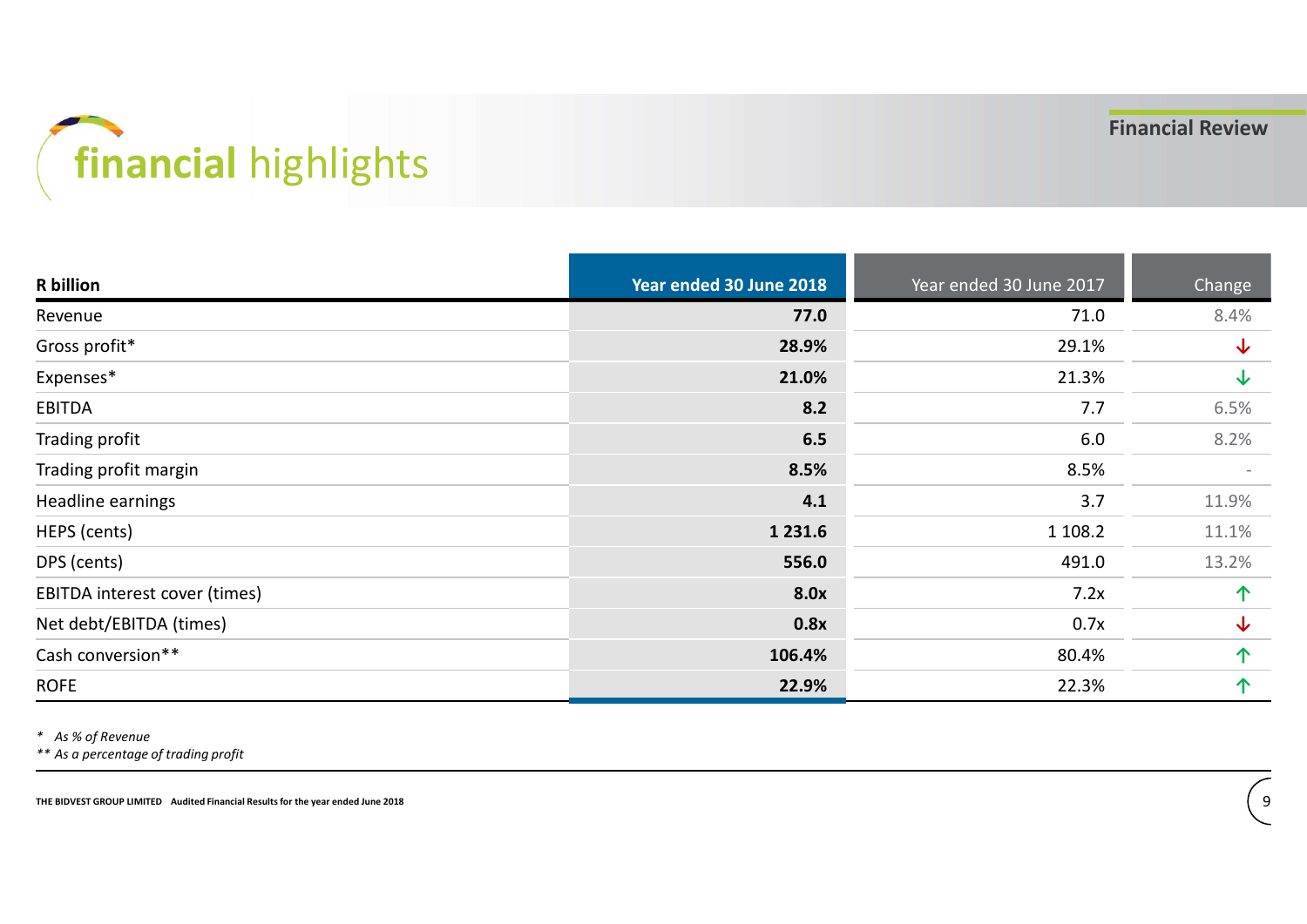# income statement analysis

| <b>Revenue</b>                                                                   | ▶ Revenue increase by 8.4% or R77 billion, flat organically<br>$\triangleright$ Significant increase in Freight and Services revenue and decrease in Financial Services<br>≻ Trading operations grew revenue by 8.9%, Namibia declined by 10.9% and Properties grew by 8.8%                                |      |
|----------------------------------------------------------------------------------|------------------------------------------------------------------------------------------------------------------------------------------------------------------------------------------------------------------------------------------------------------------------------------------------------------|------|
| <b>Gross income</b>                                                              | > Gross margin declined slightly. The inclusion of lower margin Noonan and USS reset the overall margin lower<br>$\triangleright$ Organic gross margin improved to 30% by 90bps                                                                                                                            |      |
| <b>Expenses</b>                                                                  | $\triangleright$ Operating expenses increased 7.1%<br>> Like-for-like expense growth well managed, only 3.4%<br>> The expense ratio improved from 21.3% to 21.0%                                                                                                                                           |      |
| <b>Trading profit</b>                                                            | ▶ Strong contributions from Services, boosted by Noonan acquisition, and Freight. Good contribution from Office & Print and Properties<br>$\triangleright$ Commercial Products and Financial Services contributed to growth<br>$\triangleright$ Electrical, Automotive and Namibia delivered lower profits |      |
| <b>Other costs</b>                                                               | $\triangleright$ Acquisition costs of R50 million relate mainly to Noonan and USS<br>$\triangleright$ Amortisation of acquired customer contracts of R33 million                                                                                                                                           |      |
| Net capital items                                                                | > R249 million reduction in fair value of associates, primarily Adcock Ingram and Comair<br>> Impairment of goodwill and other assets relating to disposal of fishing in Namibia and other businesses<br>$\triangleright$ Insurance compensation for damaged Freight assets                                |      |
| THE BIDVEST GROUP LIMITED Audited Financial Results for the year ended June 2018 |                                                                                                                                                                                                                                                                                                            | $10$ |
|                                                                                  |                                                                                                                                                                                                                                                                                                            |      |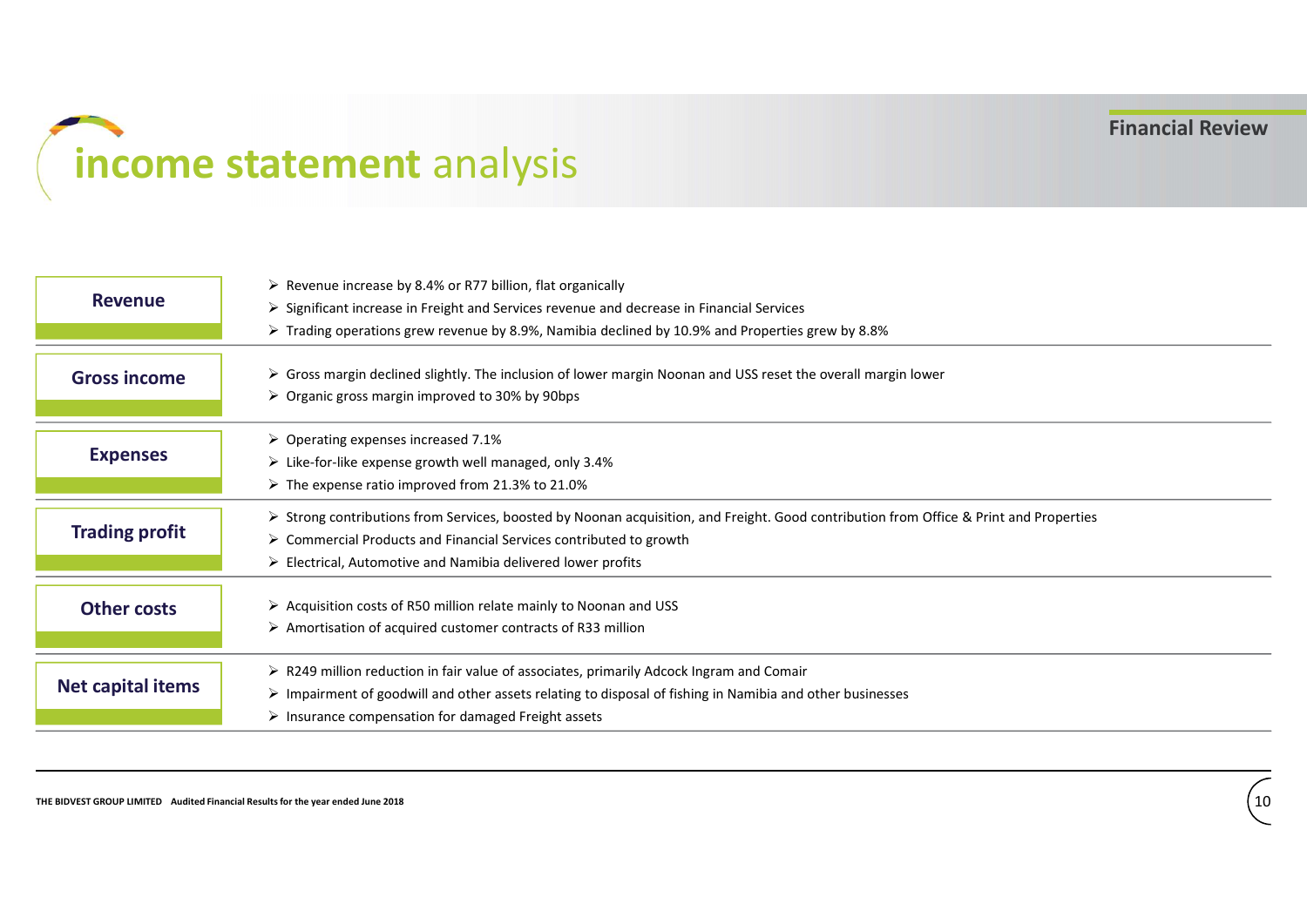# income statement analysis

| <b>Net finance charges</b>                                                       | $\triangleright$ 3.7% lower yoy despite Noonan and other bolt-on acquisitions<br>> Cumulative 50bps reduction in SA prime rate during the year. Offshore funding secured at favourable rates<br>> Conservative interest cover of 8x EBITDA |
|----------------------------------------------------------------------------------|--------------------------------------------------------------------------------------------------------------------------------------------------------------------------------------------------------------------------------------------|
| <b>Associate income</b>                                                          | > Share of current period earnings increased by 21.7%<br>> Both Adcock Ingram and Comair performed well                                                                                                                                    |
| <b>Taxation</b>                                                                  | ▶ Effective tax rate of 28.0%<br>> Statutory tax rate lower in offshore activities<br>> No tax shield on preference shares, MIAL m-t-m and acquisition costs                                                                               |
| <b>Non-controlling</b><br>interest                                               | $\triangleright$ Predominantly Namibia<br>$\triangleright$ Reduced on disposal of Bidfish                                                                                                                                                  |
| <b>HEPS</b>                                                                      | $\triangleright$ 11.1% growth despite tough trading conditions in SA and Namibia<br>$\triangleright$ Organic growth of 8.0%                                                                                                                |
| <b>Dividend</b>                                                                  | > Final dividend 301 cents, up 14.0%, bringing total dividend to 556 cents<br>$\triangleright$ Cover ratio of 2.25x consistent with policy                                                                                                 |
| THE BIDVEST GROUP LIMITED Audited Financial Results for the year ended June 2018 | 11                                                                                                                                                                                                                                         |
|                                                                                  |                                                                                                                                                                                                                                            |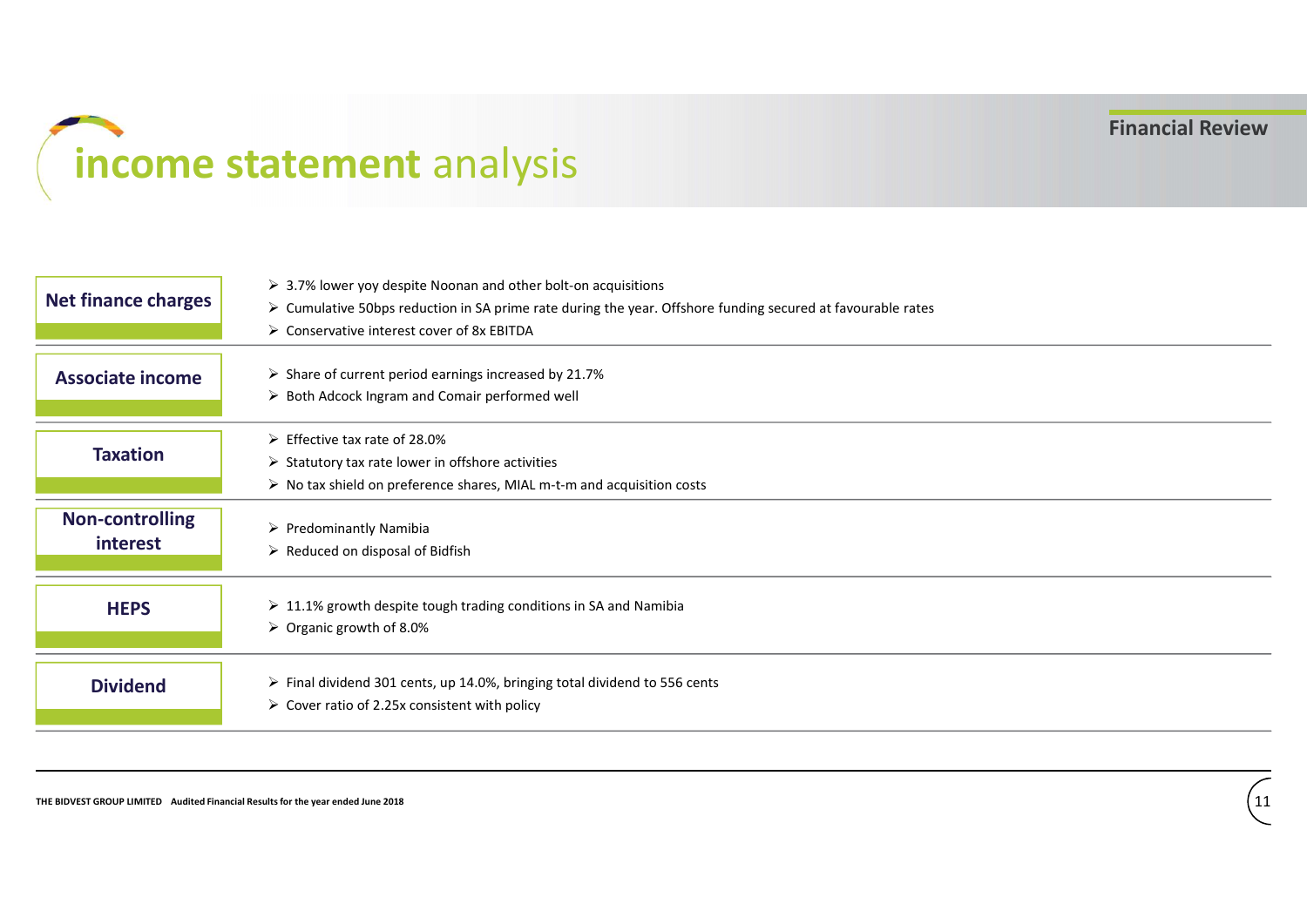

## A conservative approach to gearing

 $\triangleright$  Net debt of R6.3 billion

- Interest cover
- $\triangleright$  EBITDA interest cover of 8.0 times  $10$ vs. 7.2 times in 2017
- Net debt/EBITDA 0.8 times
- $\geq 26\%$  of net debt at fixed rates
- 
- $\triangleright$  Ample headroom to fund organic or acquisitive expansion



| $\geq$ 26% of net debt at fixed rates<br>$\triangleright$ 57% of gross debt long-term<br>$\triangleright$ Ample headroom to fund organic<br>or acquisitive expansion | 6<br>8,4<br>4<br>7,8<br>5,1<br>$\overline{2}$<br>ŋ<br>1HFY2016<br>FY2016<br>1HFY2017 | 9,0<br>6,3<br>5,6<br>1HFY2018<br>FY2018<br>FY2017 | Net debt (Rbn)<br>-BITDA interest cover (x) |
|----------------------------------------------------------------------------------------------------------------------------------------------------------------------|--------------------------------------------------------------------------------------|---------------------------------------------------|---------------------------------------------|
| Moody's Investors Service credit rating                                                                                                                              | Long term                                                                            | Short term                                        | Outlook                                     |
| <b>The Bidvest Group Limited</b>                                                                                                                                     |                                                                                      |                                                   |                                             |
| National scale                                                                                                                                                       | Aa1.za (unchanged)                                                                   | P-1.za (unchanged)                                | Stable (upgraded)                           |
| Global scale                                                                                                                                                         | Baa3 (unchanged)                                                                     | P-3 (unchanged)                                   | Stable (upgraded)                           |
| THE BIDVEST GROUP LIMITED Audited Financial Results for the year ended June 2018                                                                                     |                                                                                      |                                                   | $\frac{12}{2}$                              |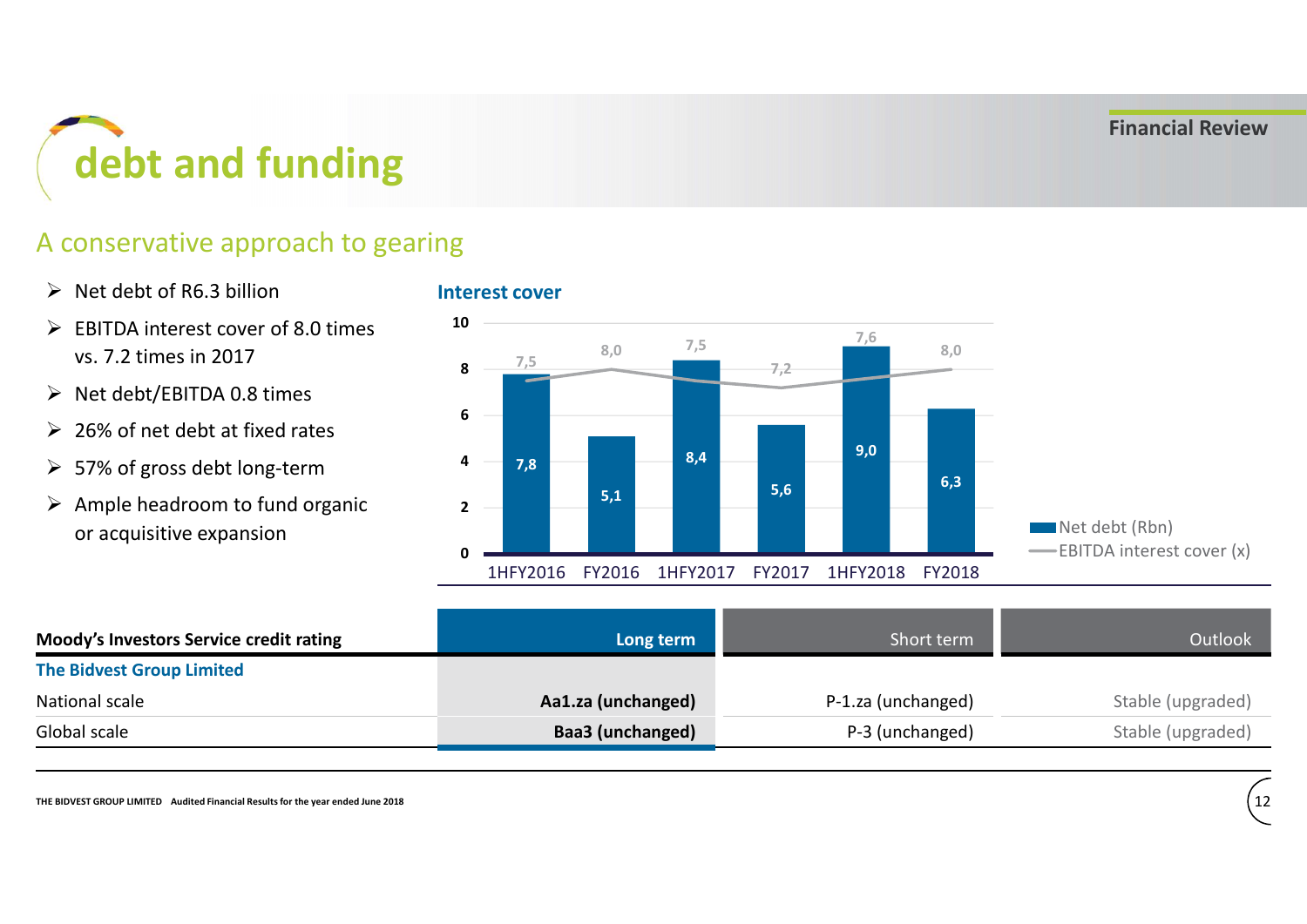

### Cash generative businesses that are capital light Free cash flow





### Cash generated vs working capital

(Rbn)



- Cash conversion 106.4% (2017: 80.4%)
- Working capital released of R1.5 billion (2017: R368 million absorbed). Non-financial services' cash conversion improved and Bidvest Bank raised additional deposits of R1.2 billion
- $\triangleright$  Capex spend continues in SA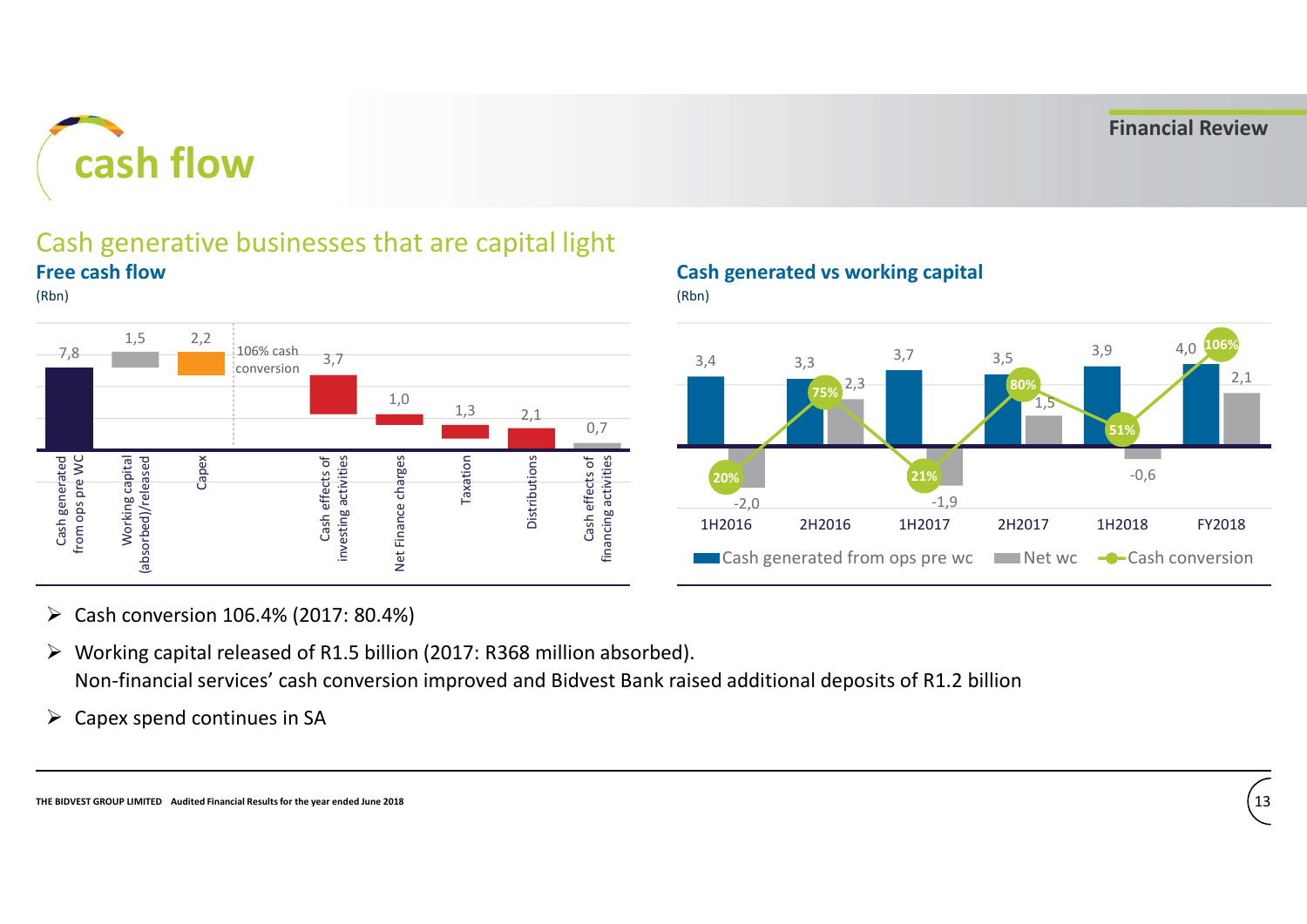

# $Lindsay Ralphs$ <br> $CE$  ( $\frac{1}{4}$ Lindsay Ralphs

CE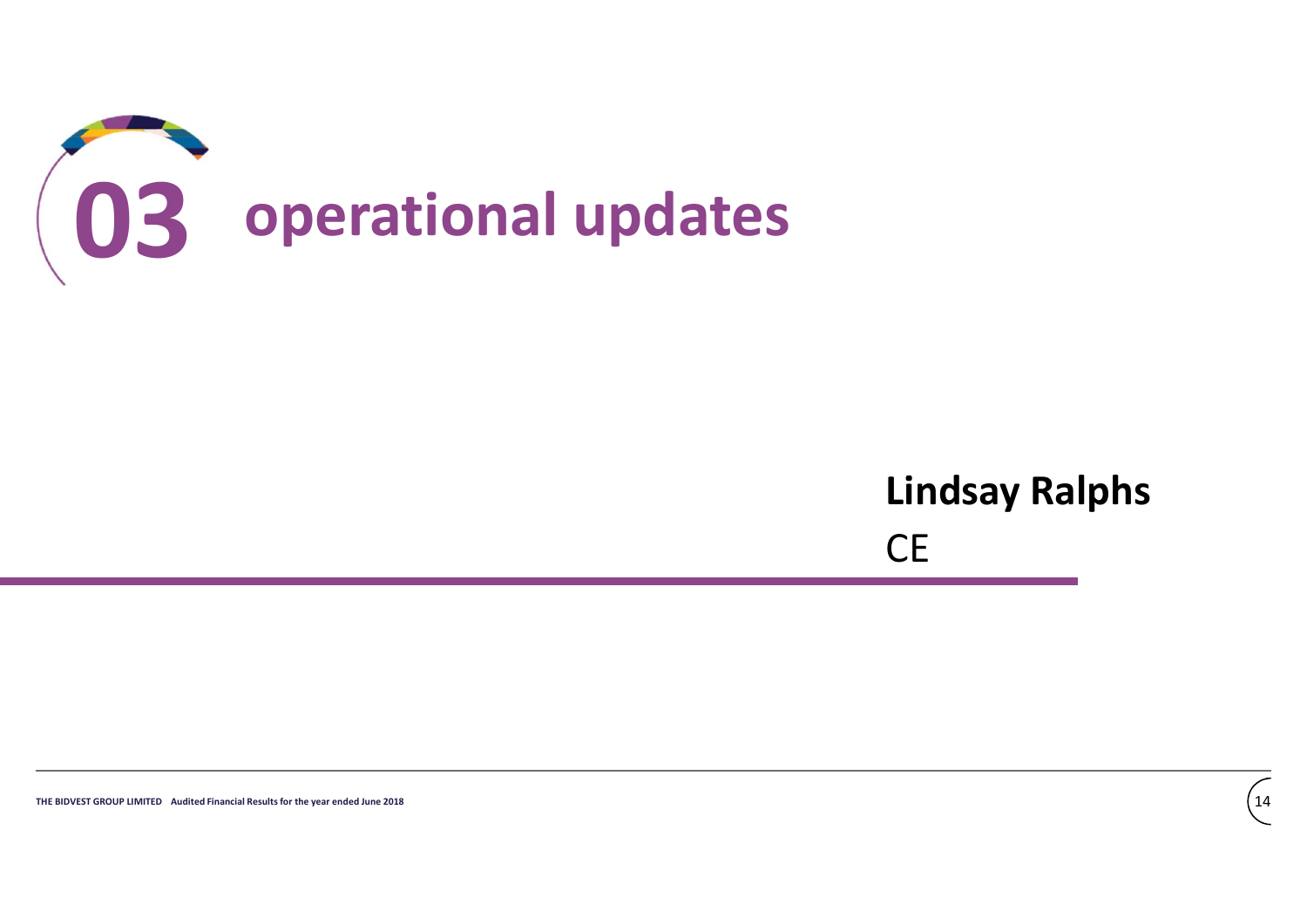# trading operations

| trading operations     |                         |                         | <b>Operational Updates</b> |
|------------------------|-------------------------|-------------------------|----------------------------|
|                        |                         |                         |                            |
| <b>R</b> million       | Year ended 30 June 2018 | Year ended 30 June 2017 | Change                     |
| Revenue                | 75 866                  | 69 680                  | 8.9%                       |
| Trading profit         | 6 2 4 1                 | 5 6 3 2                 | 10.8%                      |
| Trading margin         | 8.2%                    | 8.1%                    | $\uparrow$                 |
| <b>EBITDA</b>          | 7 7 6 4                 | 7 1 2 4                 | 9.0%                       |
| Average Funds Employed | 18769                   | 17562                   | 6.9%                       |



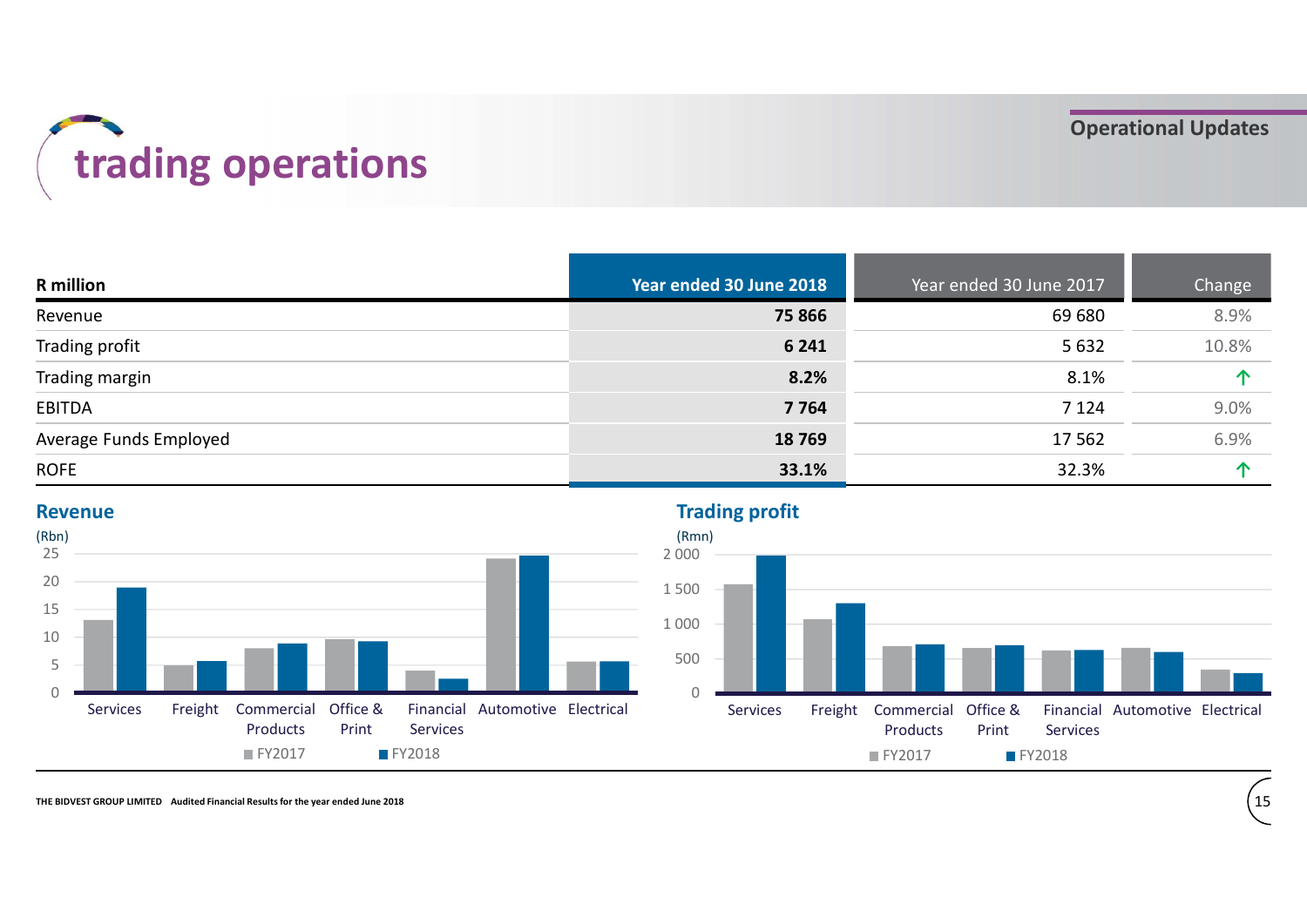

| Year ended 30 June 2018<br>Year ended 30 June 2017<br><b>R</b> million<br>Change<br>18 9 68<br>13 138<br>44.4%<br>1992<br>1577<br>26.3%<br>10.5%<br>12.0%<br>↓<br>2 4 8 4<br>2 0 0 0<br>24.2%                                                                                                                                                                                                                                                                                                                                                                                                                            |
|--------------------------------------------------------------------------------------------------------------------------------------------------------------------------------------------------------------------------------------------------------------------------------------------------------------------------------------------------------------------------------------------------------------------------------------------------------------------------------------------------------------------------------------------------------------------------------------------------------------------------|
| Revenue<br>Trading profit<br>Trading margin                                                                                                                                                                                                                                                                                                                                                                                                                                                                                                                                                                              |
| <b>EBITDA</b>                                                                                                                                                                                                                                                                                                                                                                                                                                                                                                                                                                                                            |
|                                                                                                                                                                                                                                                                                                                                                                                                                                                                                                                                                                                                                          |
|                                                                                                                                                                                                                                                                                                                                                                                                                                                                                                                                                                                                                          |
|                                                                                                                                                                                                                                                                                                                                                                                                                                                                                                                                                                                                                          |
| Average Funds Employed<br>2 3 7 5<br>2 0 6 0<br>15.3%                                                                                                                                                                                                                                                                                                                                                                                                                                                                                                                                                                    |
| 83.9%<br>个<br><b>ROFE</b><br>76.8%                                                                                                                                                                                                                                                                                                                                                                                                                                                                                                                                                                                       |
| > SA annuity-type businesses performed strongly. Excellent results were delivered by Facilities Management, Steiner, BidAir,<br>Allied Services and Protea Coin. Insourcing and margin pressure remain the key challenges. Management is responding with innovation<br>and a focus on costs<br>▶ Travel results continued to decline. Fees and rebate rates were lower. Management focus was on rolling out technology to drive<br>efficiencies and make the business more flexible<br>▶ Noonan, including USS, delivered in line with expectations but reset the divisional margin lower. Pleasing new business secured |

- $\triangleright$  SA annuity-type businesses performed strongly. Excellent results were delivered by Facilities Management, Steiner, BidAir, Allied Services and Protea Coin. Insourcing and margin pressure remain the key challenges. Management is responding with innovation and a focus on costs
- $\triangleright$  Travel results continued to decline. Fees and rebate rates were lower. Management focus was on rolling out technology to drive efficiencies and make the business more flexible
- $\triangleright$  Noonan, including USS, delivered in line with expectations but reset the divisional margin lower. Pleasing new business secured
- $\triangleright$  Organic trading profit growth was 8.3%. Cash generation was very good and funds employed very well managed
- $\triangleright$  Acquisitions are being explored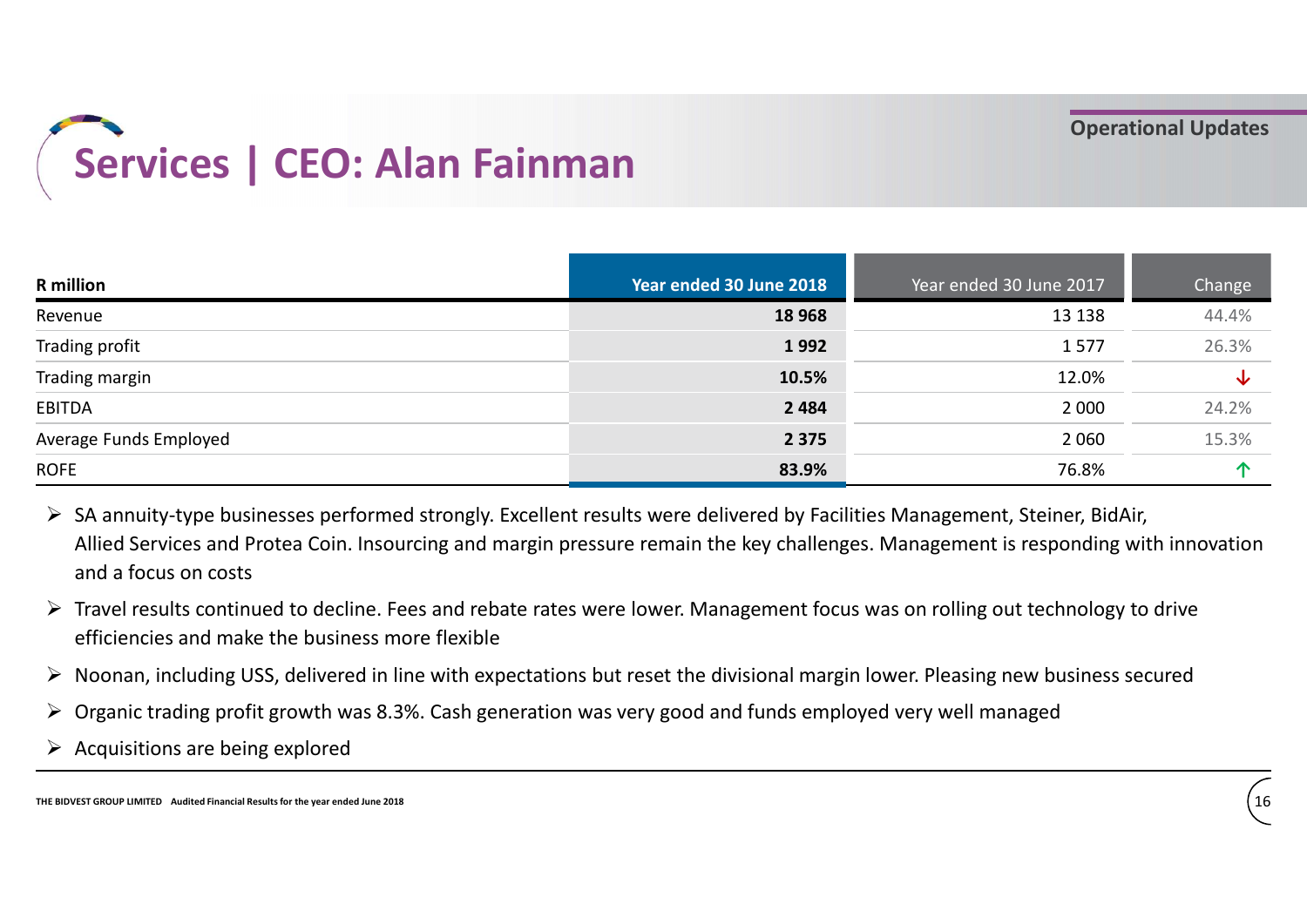

| <b>R</b> million                                                                                                                                                                                                                                                                                                                                                                                                                                                                                                                               | Year ended 30 June 2018 | Year ended 30 June 2017 | Change       |
|------------------------------------------------------------------------------------------------------------------------------------------------------------------------------------------------------------------------------------------------------------------------------------------------------------------------------------------------------------------------------------------------------------------------------------------------------------------------------------------------------------------------------------------------|-------------------------|-------------------------|--------------|
| Revenue                                                                                                                                                                                                                                                                                                                                                                                                                                                                                                                                        | 5713                    | 4987                    | 14.6%        |
| Trading profit                                                                                                                                                                                                                                                                                                                                                                                                                                                                                                                                 | 1 3 0 4                 | 1070                    | 21.8%        |
| Trading margin                                                                                                                                                                                                                                                                                                                                                                                                                                                                                                                                 | 22.8%                   | 21.5%                   | 个            |
| <b>EBITDA</b>                                                                                                                                                                                                                                                                                                                                                                                                                                                                                                                                  | 1603                    | 1 3 4 4                 | 19.3%        |
| Average Funds Employed                                                                                                                                                                                                                                                                                                                                                                                                                                                                                                                         | 2 5 6 7                 | 2 0 6 8                 | 24.1%        |
| <b>ROFE</b>                                                                                                                                                                                                                                                                                                                                                                                                                                                                                                                                    | 49.5%                   | 53.0%                   | $\downarrow$ |
| $\triangleright$ A record result<br>Exceptional volumes of grain imports and exports handled. Liquid volumes boosted by investment in tanks over past two years<br>$\triangleright$ New customer contracts were secured in BPL, resulting in a better 2H. Airfreight volumes remained soft<br>$\triangleright$ Significantly reduced project related work<br>$\triangleright$ Annuity-income represents 35% of trading profit<br>$\triangleright$ 11 of the 17 multi-purpose tanks were commissioned. LPG project on track for 2020 completion |                         |                         |              |

- $\triangleright$  A record result
- $\triangleright$  Exceptional volumes of grain imports and exports handled. Liquid volumes boosted by investment in tanks over past two years
- $\triangleright$  New customer contracts were secured in BPL, resulting in a better 2H. Airfreight volumes remained soft
- $\triangleright$  Significantly reduced project related work
- $\triangleright$  Annuity-income represents 35% of trading profit
- $\geq 11$  of the 17 multi-purpose tanks were commissioned. LPG project on track for 2020 completion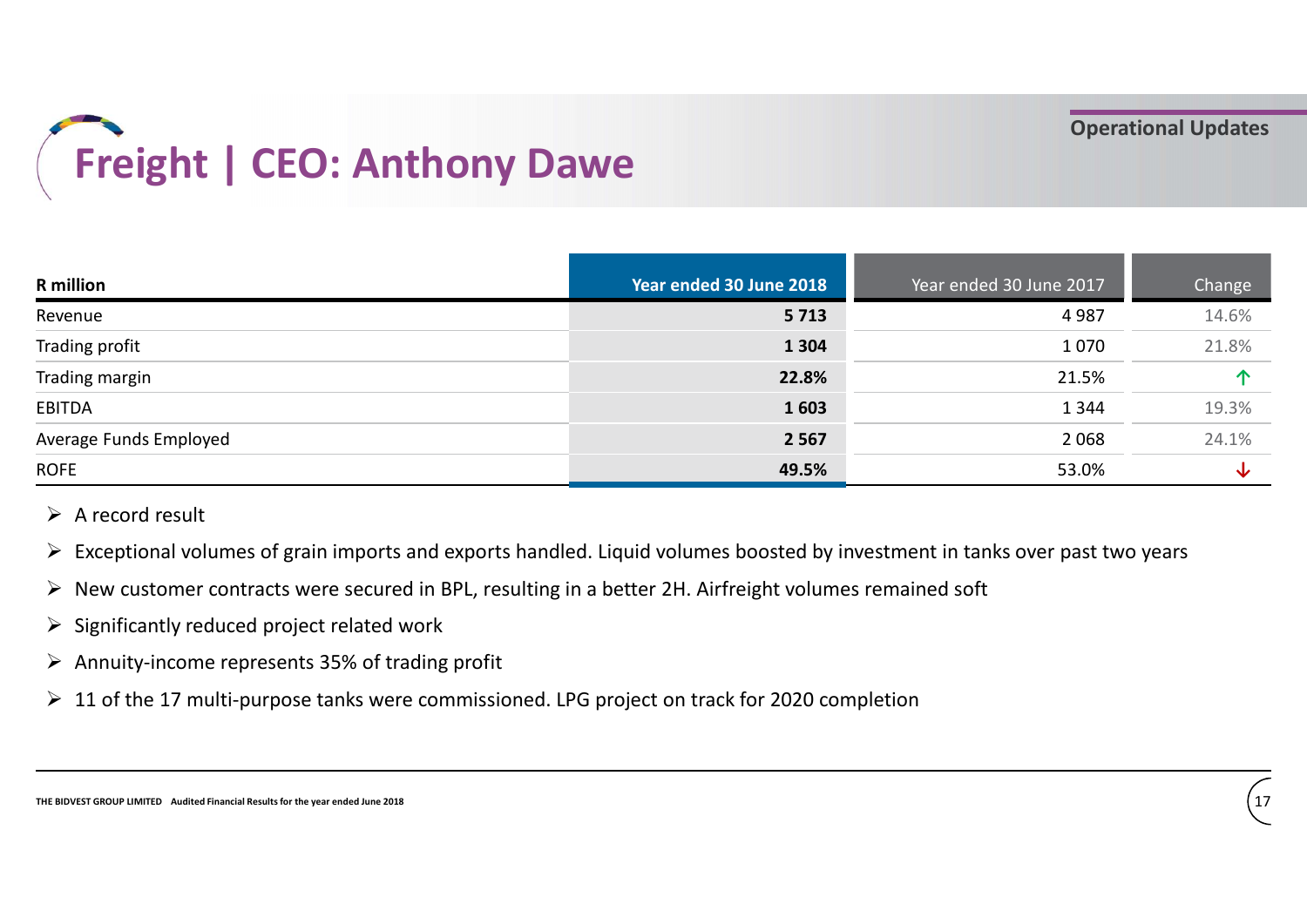# Commercial Products | CEO: Howard Greenstein

| <b>Commercial Products   CEO: Howard Greenstein</b>                                                                                                                                                                                                                                                                                                                                                                                                                                                                                                                                                       |                         |                                                                                                                                    | <b>Operational Updates</b> |
|-----------------------------------------------------------------------------------------------------------------------------------------------------------------------------------------------------------------------------------------------------------------------------------------------------------------------------------------------------------------------------------------------------------------------------------------------------------------------------------------------------------------------------------------------------------------------------------------------------------|-------------------------|------------------------------------------------------------------------------------------------------------------------------------|----------------------------|
|                                                                                                                                                                                                                                                                                                                                                                                                                                                                                                                                                                                                           |                         |                                                                                                                                    |                            |
|                                                                                                                                                                                                                                                                                                                                                                                                                                                                                                                                                                                                           |                         |                                                                                                                                    |                            |
|                                                                                                                                                                                                                                                                                                                                                                                                                                                                                                                                                                                                           |                         |                                                                                                                                    |                            |
|                                                                                                                                                                                                                                                                                                                                                                                                                                                                                                                                                                                                           |                         |                                                                                                                                    |                            |
|                                                                                                                                                                                                                                                                                                                                                                                                                                                                                                                                                                                                           |                         |                                                                                                                                    |                            |
| <b>R</b> million                                                                                                                                                                                                                                                                                                                                                                                                                                                                                                                                                                                          | Year ended 30 June 2018 | Year ended 30 June 2017                                                                                                            | Change                     |
| Revenue                                                                                                                                                                                                                                                                                                                                                                                                                                                                                                                                                                                                   | 8920                    | 8025                                                                                                                               | 11.2%                      |
| Trading profit                                                                                                                                                                                                                                                                                                                                                                                                                                                                                                                                                                                            | 710                     | 689                                                                                                                                | 3.2%                       |
| Trading margin                                                                                                                                                                                                                                                                                                                                                                                                                                                                                                                                                                                            | 8.0%                    | 8.6%                                                                                                                               | ↓                          |
| <b>EBITDA</b>                                                                                                                                                                                                                                                                                                                                                                                                                                                                                                                                                                                             | 816                     | 769                                                                                                                                | 6.2%                       |
| Average Funds Employed                                                                                                                                                                                                                                                                                                                                                                                                                                                                                                                                                                                    | 2 5 1 3                 | 2 2 5 1                                                                                                                            | 11.6%                      |
| <b>ROFE</b>                                                                                                                                                                                                                                                                                                                                                                                                                                                                                                                                                                                               | 28.3%                   | 30.7%                                                                                                                              | ↓                          |
| $\triangleright$ A mixed result overall. Industrial products represent two-thirds of divisional profit<br>▶ Excellent results from Berzacks, Plumblink, Bidvest Materials Handling, Academy Brushware and Vulcan. Disappointing results from<br>Afcom, Buffalo Tapes, Renttech and Yamaha<br>> Despite pedestrian demand, industrial businesses grew due to wider product ranges, margin management and remaining relevant to<br>customers<br>> Consumer businesses faced pricing pressure and weak demand, especially in discretionary spend categories. Home of Living Brands<br>had a much improved 2H |                         | > Delayed industrial projects and depressed manufacturing and construction sectors contributed to disappointing Renttech and Matus |                            |

- $\triangleright$  A mixed result overall. Industrial products represent two-thirds of divisional profit
- 
- $\triangleright$  Despite pedestrian demand, industrial businesses grew due to wider product ranges, margin management and remaining relevant to customers
- $\triangleright$  Consumer businesses faced pricing pressure and weak demand, especially in discretionary spend categories. Home of Living Brands had a much improved 2H
- results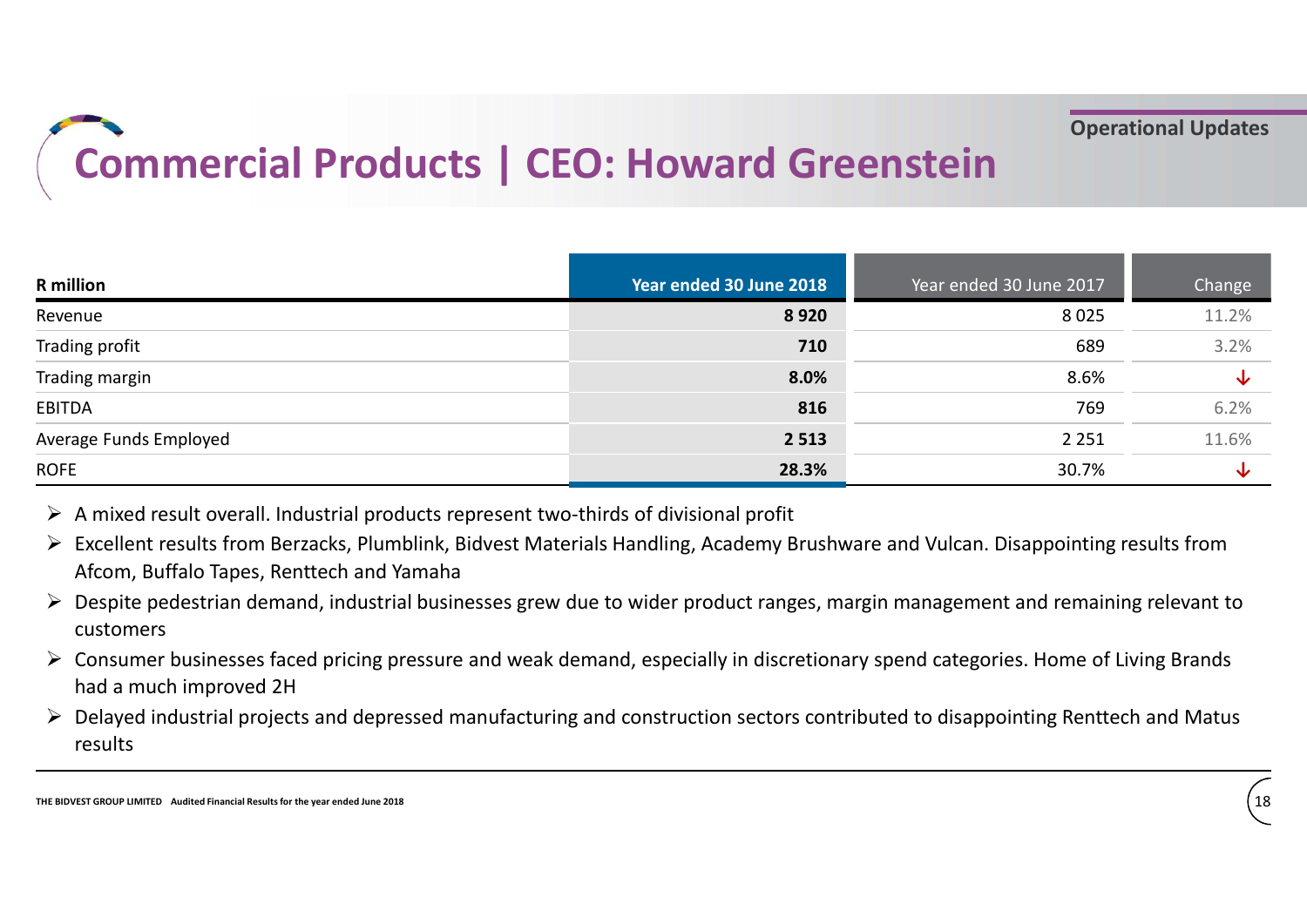# Office & Print | CEO: Kevin Wakeford

|                                                                                                                                                                                                                                                                                                                                                                                                                                                                                                                                                                               | Office & Print   CEO: Kevin Wakeford |                         | <b>Operational Updates</b> |  |
|-------------------------------------------------------------------------------------------------------------------------------------------------------------------------------------------------------------------------------------------------------------------------------------------------------------------------------------------------------------------------------------------------------------------------------------------------------------------------------------------------------------------------------------------------------------------------------|--------------------------------------|-------------------------|----------------------------|--|
| <b>R</b> million                                                                                                                                                                                                                                                                                                                                                                                                                                                                                                                                                              | Year ended 30 June 2018              | Year ended 30 June 2017 | Change                     |  |
| Revenue                                                                                                                                                                                                                                                                                                                                                                                                                                                                                                                                                                       | 9 3 0 5                              | 9671                    | $(3.8\%)$                  |  |
| Trading profit                                                                                                                                                                                                                                                                                                                                                                                                                                                                                                                                                                | 701                                  | 658                     | 6.5%                       |  |
| Trading margin                                                                                                                                                                                                                                                                                                                                                                                                                                                                                                                                                                | 7.5%                                 | 6.8%                    | 个                          |  |
| <b>EBITDA</b>                                                                                                                                                                                                                                                                                                                                                                                                                                                                                                                                                                 | 839                                  | 786                     | 6.8%                       |  |
| Average Funds Employed                                                                                                                                                                                                                                                                                                                                                                                                                                                                                                                                                        | 2 0 9 0                              | 2 3 5 4                 | (11.2%)                    |  |
| <b>ROFE</b>                                                                                                                                                                                                                                                                                                                                                                                                                                                                                                                                                                   | 33.5%                                | 27.9%                   | 个                          |  |
| $\triangleright$ Particularly pleasing trading result, backed by exceptional asset management and cash generation<br>Further contraction in the office products market, the non recurrence of voter registration business, pricing pressure in packaging<br>and the closure of Zonke in 2H weighed on revenue<br>$\triangleright$ The multitude of actions taken to mitigate tough trading conditions and simplify the businesses manifested in higher margins<br>and returns<br>$\triangleright$ Konica Minolta, Silveray, Kolok and Cecil Nurse delivered excellent results |                                      |                         |                            |  |

- $\triangleright$  Further contraction in the office products market, the non recurrence of voter registration business, pricing pressure in packaging and the closure of Zonke in 2H weighed on revenue
- $\triangleright$  The multitude of actions taken to mitigate tough trading conditions and simplify the businesses manifested in higher margins and returns
-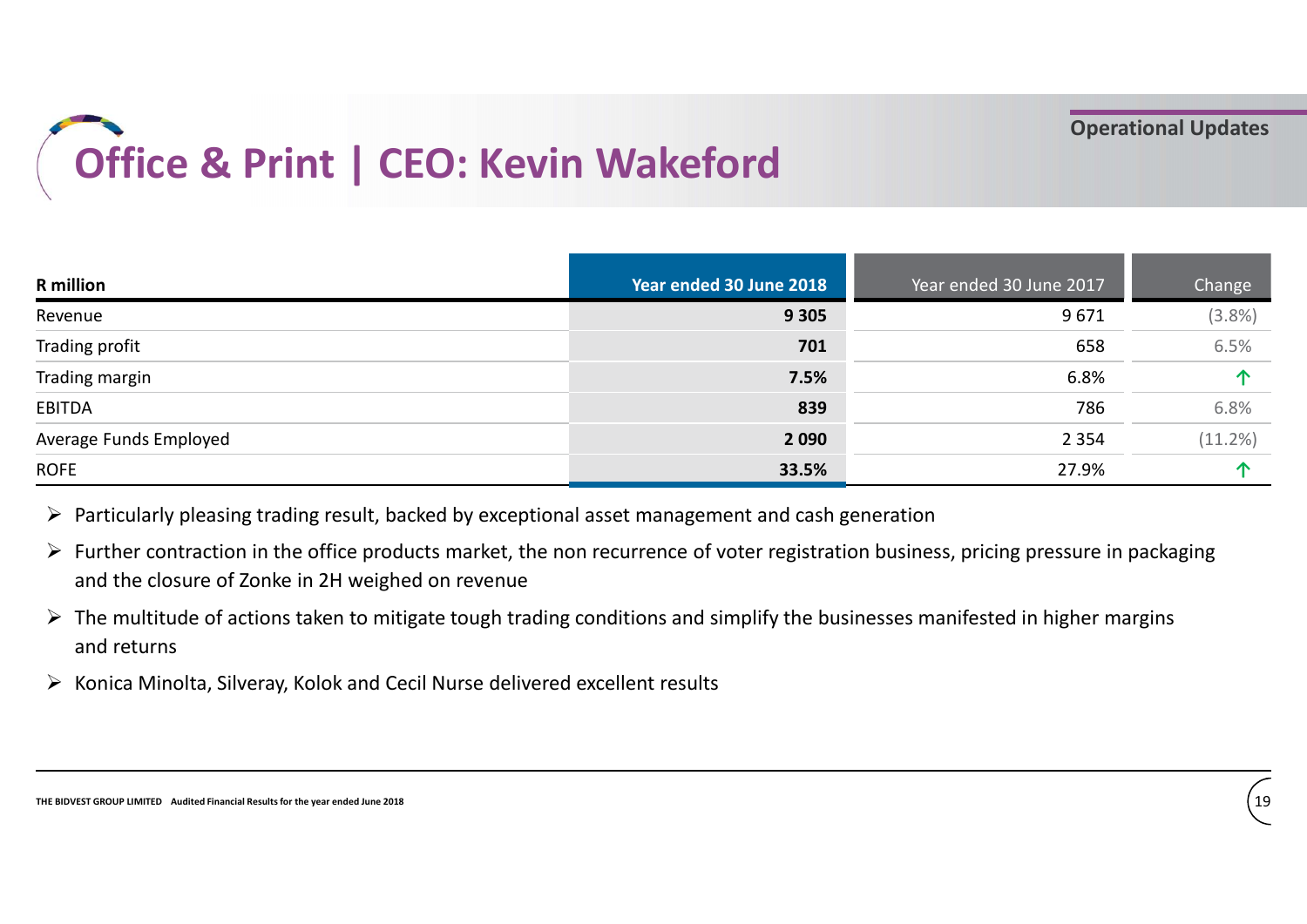# Financial Services | CEO: Japie van Niekerk

| Year ended 30 June 2018<br>Year ended 30 June 2017<br>2 5 6 3<br>4 0 0 9<br>632<br>625<br>24.7%<br>15.6%<br>867<br>872<br>3 4 1 7<br>3 1 9 1<br>18.5%<br>19.6%<br>Financial Services consists of Bidvest Bank, Bidvest Insurance, Bidvest Life and various other financial services<br>▶ Revenue declined mainly due to non-recurrence of major contract. Despite a healthy fleet contract pipeline, none were converted due<br>to slow decision making in the public sector<br>> Bidvest Insurance focused on core product lines and profitability while Bidvest Life grew strongly causing new business drag<br>$\triangleright$ The financial services offering was broadened via bolt-on acquisitions<br>$\triangleright$ Improved investment portfolio contribution | <b>Financial Services   CEO: Japie van Niekerk</b> | <b>Operational Updates</b> |  |           |
|--------------------------------------------------------------------------------------------------------------------------------------------------------------------------------------------------------------------------------------------------------------------------------------------------------------------------------------------------------------------------------------------------------------------------------------------------------------------------------------------------------------------------------------------------------------------------------------------------------------------------------------------------------------------------------------------------------------------------------------------------------------------------|----------------------------------------------------|----------------------------|--|-----------|
|                                                                                                                                                                                                                                                                                                                                                                                                                                                                                                                                                                                                                                                                                                                                                                          | <b>R</b> million                                   |                            |  | Change    |
| Trading profit<br>Trading margin<br><b>EBITDA</b><br>Average Funds Employed<br><b>ROFE</b>                                                                                                                                                                                                                                                                                                                                                                                                                                                                                                                                                                                                                                                                               | Revenue                                            |                            |  | (36.1%)   |
|                                                                                                                                                                                                                                                                                                                                                                                                                                                                                                                                                                                                                                                                                                                                                                          |                                                    |                            |  | 1.0%      |
|                                                                                                                                                                                                                                                                                                                                                                                                                                                                                                                                                                                                                                                                                                                                                                          |                                                    |                            |  | 个         |
|                                                                                                                                                                                                                                                                                                                                                                                                                                                                                                                                                                                                                                                                                                                                                                          |                                                    |                            |  | $(0.6\%)$ |
|                                                                                                                                                                                                                                                                                                                                                                                                                                                                                                                                                                                                                                                                                                                                                                          |                                                    |                            |  | 7.1%      |
|                                                                                                                                                                                                                                                                                                                                                                                                                                                                                                                                                                                                                                                                                                                                                                          |                                                    |                            |  | ↓         |
|                                                                                                                                                                                                                                                                                                                                                                                                                                                                                                                                                                                                                                                                                                                                                                          |                                                    |                            |  |           |

- $\triangleright$  Revenue declined mainly due to non-recurrence of major contract. Despite a healthy fleet contract pipeline, none were converted due to slow decision making in the public sector
- $\triangleright$  Bidvest Insurance focused on core product lines and profitability while Bidvest Life grew strongly causing new business drag
- $\triangleright$  The financial services offering was broadened via bolt-on acquisitions
- $\triangleright$  Improved investment portfolio contribution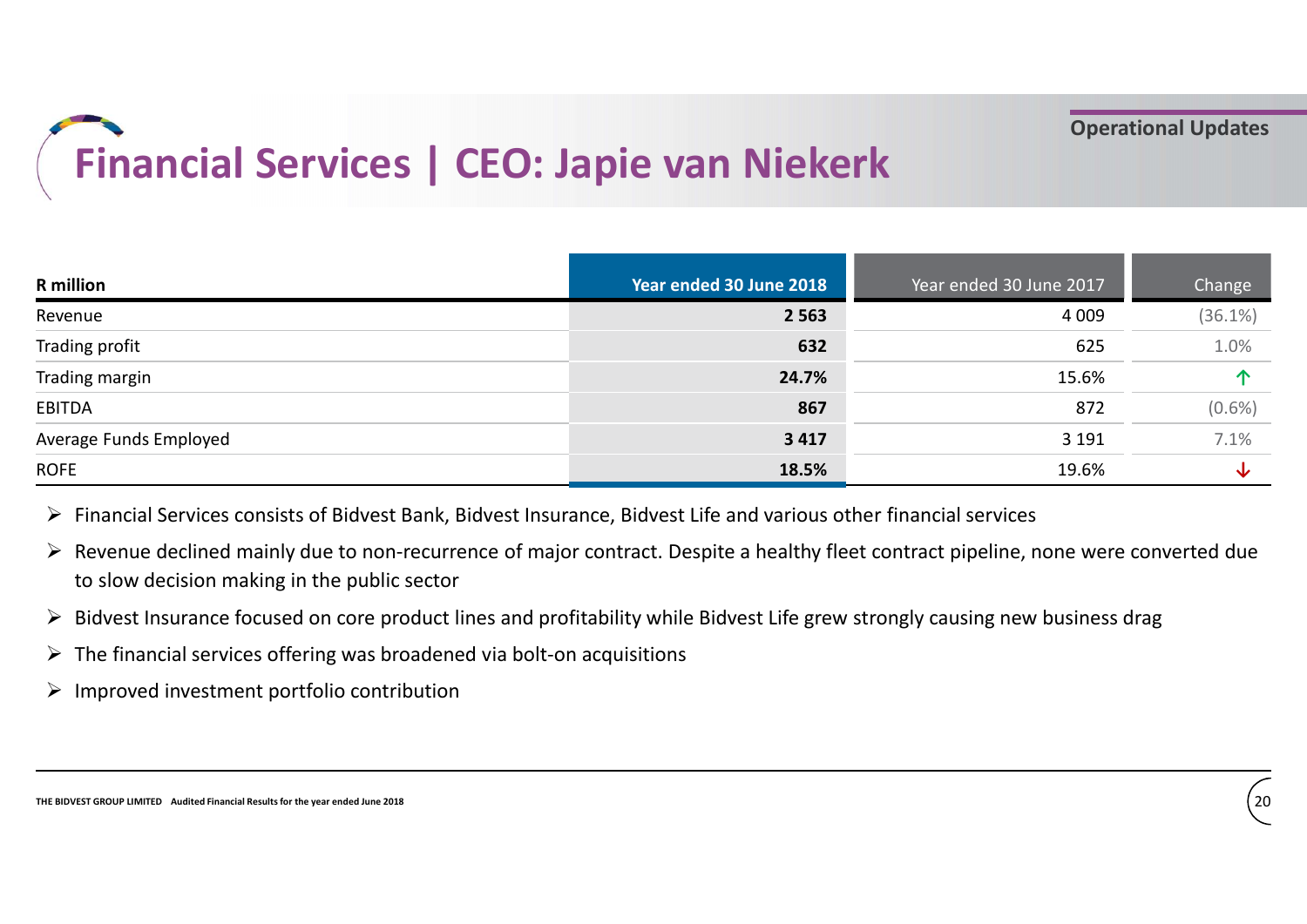# Automotive | CEO: Steve Keys

|                                                                                                                                                                                                                                                                                                                                                                                                                                                                                                                                                                                                | <b>Automotive   CEO: Steve Keys</b> |                         |            |
|------------------------------------------------------------------------------------------------------------------------------------------------------------------------------------------------------------------------------------------------------------------------------------------------------------------------------------------------------------------------------------------------------------------------------------------------------------------------------------------------------------------------------------------------------------------------------------------------|-------------------------------------|-------------------------|------------|
| <b>R</b> million                                                                                                                                                                                                                                                                                                                                                                                                                                                                                                                                                                               | Year ended 30 June 2018             | Year ended 30 June 2017 | Change     |
| Revenue                                                                                                                                                                                                                                                                                                                                                                                                                                                                                                                                                                                        | 24 702                              | 24 182                  | 2.1%       |
| Trading profit                                                                                                                                                                                                                                                                                                                                                                                                                                                                                                                                                                                 | 602                                 | 663                     | $(9.2\%)$  |
| Trading margin                                                                                                                                                                                                                                                                                                                                                                                                                                                                                                                                                                                 | 2.4%                                | 2.7%                    | ↓          |
| <b>EBITDA</b>                                                                                                                                                                                                                                                                                                                                                                                                                                                                                                                                                                                  | 813                                 | 956                     | $(15.0\%)$ |
| Average Funds Employed                                                                                                                                                                                                                                                                                                                                                                                                                                                                                                                                                                         | 3867                                | 3845                    | 0.6%       |
| <b>ROFE</b>                                                                                                                                                                                                                                                                                                                                                                                                                                                                                                                                                                                    | 15.6%                               | 17.3%                   | ↓          |
| $\triangleright$ A disappointing result due to very poor Bidvest Car Rental result<br>> Bidvest McCarthy outperformed the industry on the sale of new vehicles. Used vehicle market softened in 2H<br>$\triangleright$ Model launches in entry level segment supported retail operations<br>> Margins were under pressure, particularly in the luxury segment, where Bidvest holds leading market share positions<br>$\triangleright$ The aftermarket segment held its own as the car parc under warrantee & service plans shrunk<br>$\triangleright$ Car rental leases extended for two years |                                     |                         |            |

- $\triangleright$  A disappointing result due to very poor Bidvest Car Rental result
- ▶ Bidvest McCarthy outperformed the industry on the sale of new vehicles. Used vehicle market softened in 2H
- $\triangleright$  Model launches in entry level segment supported retail operations
- $\triangleright$  Margins were under pressure, particularly in the luxury segment, where Bidvest holds leading market share positions
- $\triangleright$  The aftermarket segment held its own as the car parc under warrantee & service plans shrunk
- $\triangleright$  Car rental leases extended for two years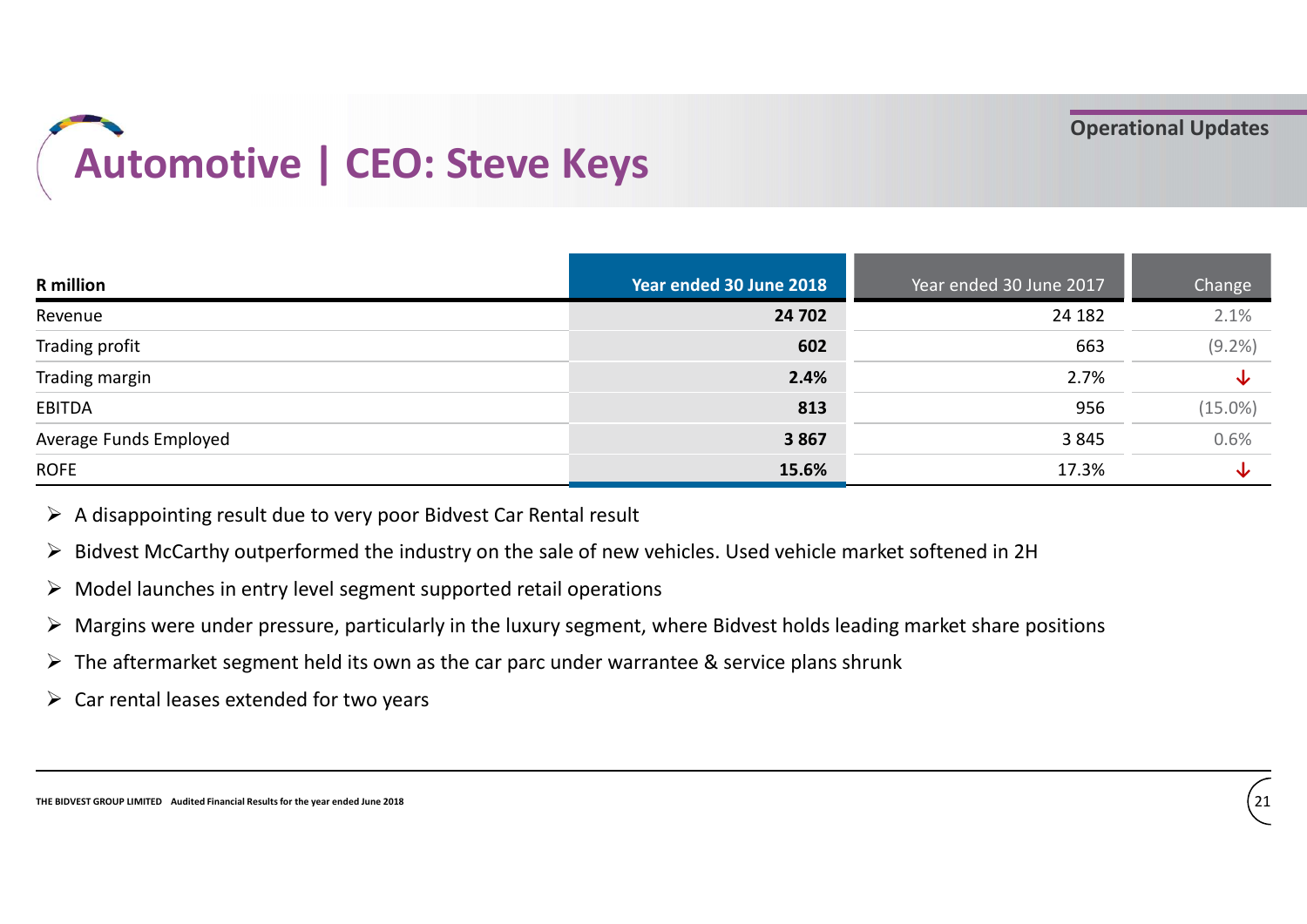

| Year ended 30 June 2018<br>Year ended 30 June 2017<br>5 6 6 7<br>5 6 9 5<br>300<br>350<br>5.3%<br>6.2%<br>341<br>395<br>1941<br>1792<br>15.5%<br>19.5%<br>$\triangleright$ A commendable performance considering the very poor market conditions and dearth of renewable energy projects<br>> Voltex held its own despite fierce competitive pressure, project-type business was depressed while the value-added operations<br>delivered respectable results<br>$\triangleright$ Strain in the debtor book is evident and continues to receive focused attention | Electrical   CEO: Stan Green |  | <b>Operational Updates</b> |
|------------------------------------------------------------------------------------------------------------------------------------------------------------------------------------------------------------------------------------------------------------------------------------------------------------------------------------------------------------------------------------------------------------------------------------------------------------------------------------------------------------------------------------------------------------------|------------------------------|--|----------------------------|
|                                                                                                                                                                                                                                                                                                                                                                                                                                                                                                                                                                  | <b>R</b> million             |  | Change                     |
| Trading profit<br>Trading margin<br><b>EBITDA</b><br>Average Funds Employed<br><b>ROFE</b>                                                                                                                                                                                                                                                                                                                                                                                                                                                                       | Revenue                      |  | 0.5%                       |
|                                                                                                                                                                                                                                                                                                                                                                                                                                                                                                                                                                  |                              |  | (14.3%)                    |
|                                                                                                                                                                                                                                                                                                                                                                                                                                                                                                                                                                  |                              |  | ↓                          |
|                                                                                                                                                                                                                                                                                                                                                                                                                                                                                                                                                                  |                              |  | (13.8%)                    |
|                                                                                                                                                                                                                                                                                                                                                                                                                                                                                                                                                                  |                              |  | 8.3%                       |
|                                                                                                                                                                                                                                                                                                                                                                                                                                                                                                                                                                  |                              |  | ↓                          |
| $\triangleright$ Initiatives to improve efficiencies and consolidate the solutions activities are underway                                                                                                                                                                                                                                                                                                                                                                                                                                                       |                              |  |                            |

- delivered respectable results
- $\triangleright$  Strain in the debtor book is evident and continues to receive focused attention
- $\triangleright$  Initiatives to improve efficiencies and consolidate the solutions activities are underway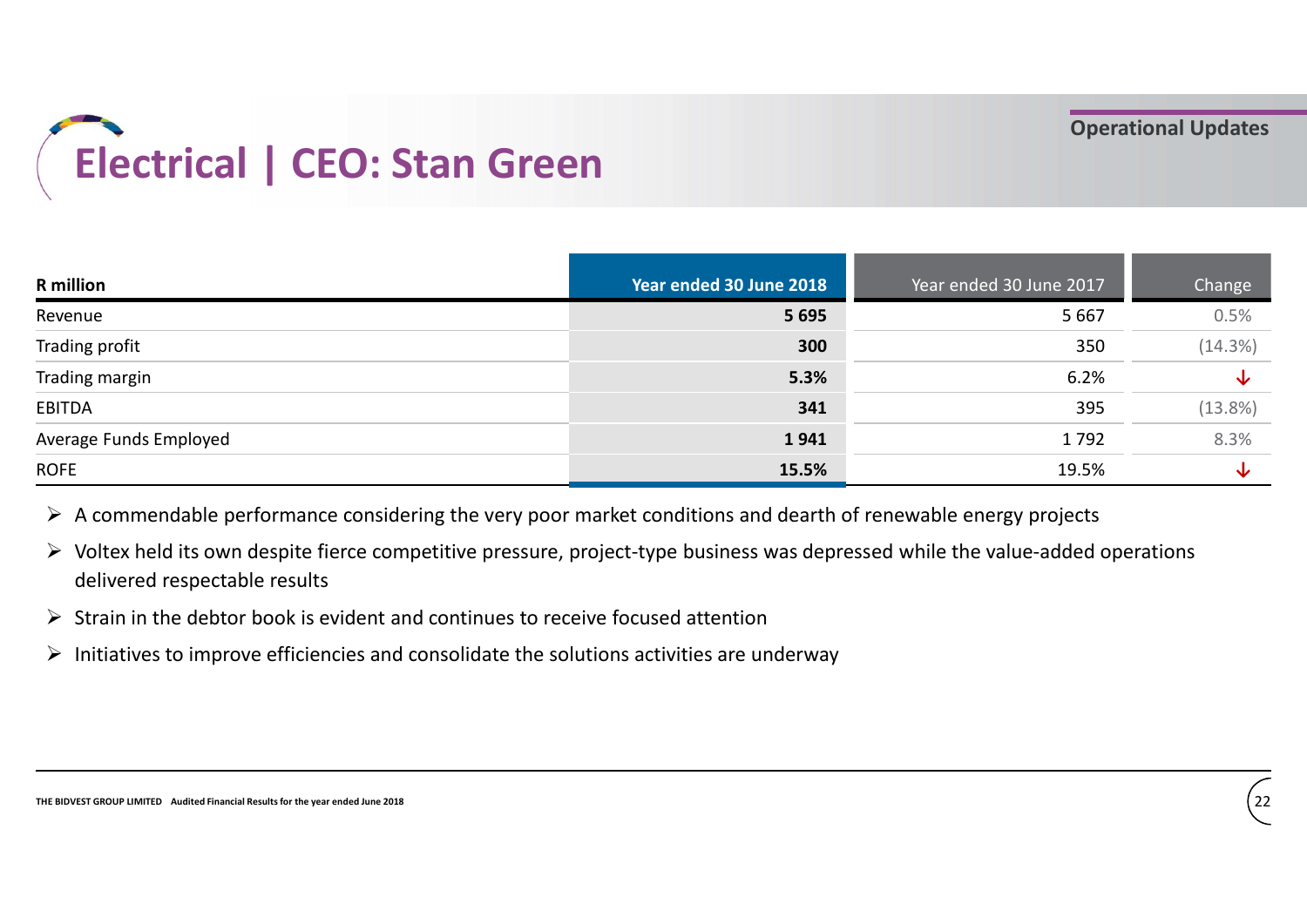

| Corporate                                                                                          |                                                                                                                                     |                         | <b>Operational Updates</b> |
|----------------------------------------------------------------------------------------------------|-------------------------------------------------------------------------------------------------------------------------------------|-------------------------|----------------------------|
| <b>R</b> million                                                                                   | Year ended 30 June 2018                                                                                                             | Year ended 30 June 2017 | Change                     |
| Revenue                                                                                            | 1577                                                                                                                                | 1592                    | $(0.9\%)$                  |
| Trading profit                                                                                     | 193                                                                                                                                 | 298                     | (35.3%)                    |
| Trading margin                                                                                     | 12.2%                                                                                                                               | 18.7%                   | ↓                          |
| $\triangleright$ Corporate comprises Bidvest Properties, material associates and other investments | $\triangleright$ Bidvest Properties performed well (trading profit + 11.0%) and continue to be of strategic importance to the Group |                         |                            |

 $\triangleright$  Corporate comprises Bidvest Properties, material associates and other investments<br>  $\triangleright$  Bidvest Properties performed well (trading profit + 11.0%) and continue to be of strategic importance to the Group<br>  $\triangleright$  Ontime and Mansfield, in the UK, delivered the long-awaited turnaround to profitability. These will be reported in Freight from FY19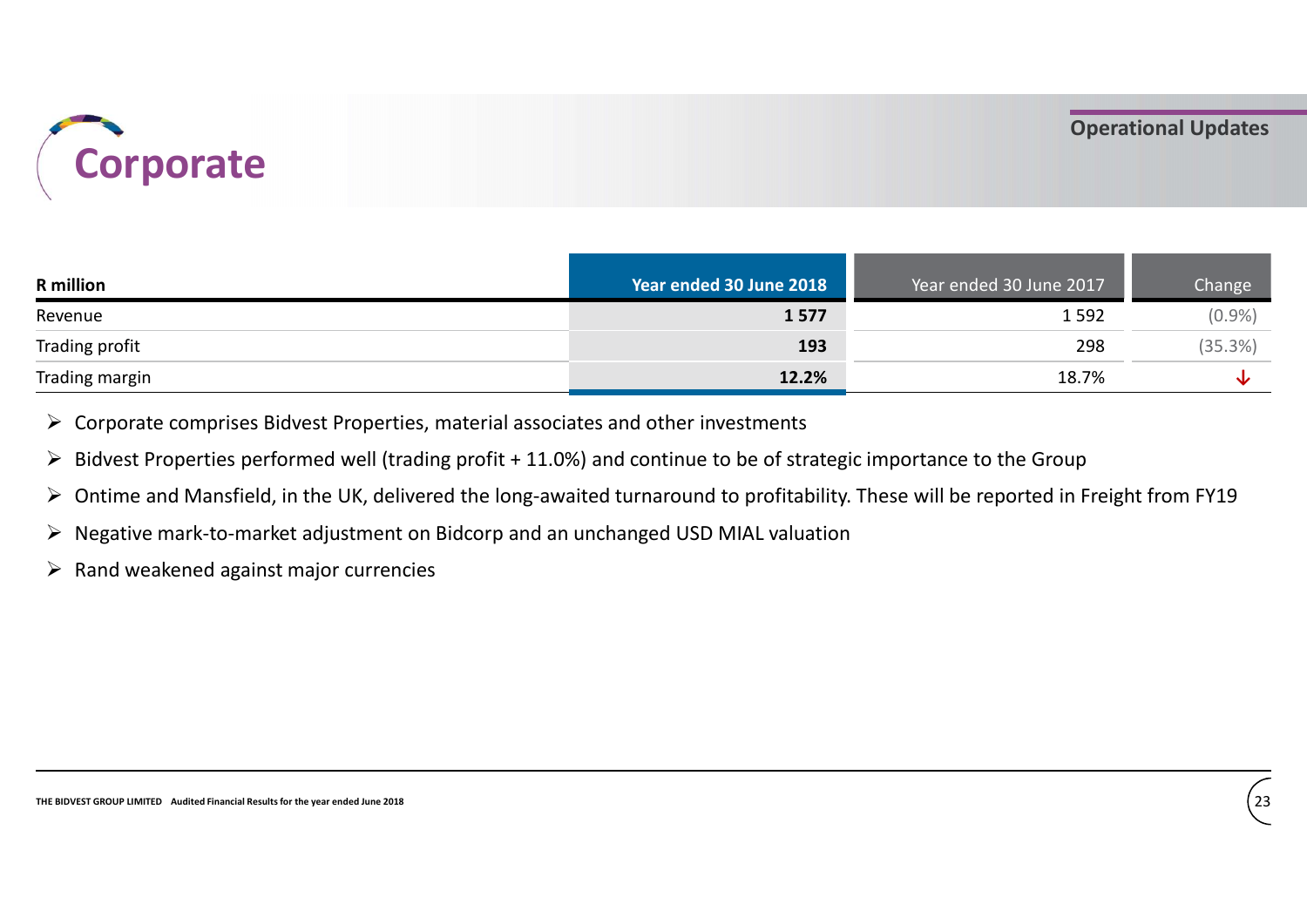# Namibia | CEO: Sebby Kankondi<br>
Searended 30 June 2018<br>
Near ended 30 June 2018

| Year ended 30 June 2018<br>Year ended 30 June 2017<br><b>R</b> million<br>3795<br>3 3 8 1<br>75<br>86                                                                                                                                                                                                                                                                                                         | Change       |
|---------------------------------------------------------------------------------------------------------------------------------------------------------------------------------------------------------------------------------------------------------------------------------------------------------------------------------------------------------------------------------------------------------------|--------------|
| Revenue                                                                                                                                                                                                                                                                                                                                                                                                       |              |
| Trading profit                                                                                                                                                                                                                                                                                                                                                                                                | $(10.9\%)$   |
|                                                                                                                                                                                                                                                                                                                                                                                                               | (12.9%)      |
| 2.2%<br>Trading margin<br>2.3%                                                                                                                                                                                                                                                                                                                                                                                | ↓            |
| 147<br><b>EBITDA</b><br>172                                                                                                                                                                                                                                                                                                                                                                                   | $(14.6\%)$   |
| Average Funds Employed<br>1549<br>1722                                                                                                                                                                                                                                                                                                                                                                        | $(10.1\%)$   |
| 5.4%<br><b>ROFE</b><br>5.6%                                                                                                                                                                                                                                                                                                                                                                                   | $\downarrow$ |
| $\triangleright$ Disappointing result<br>> Bidfish was sold at NAV, effective 30 June 2018. The balance of the fishing assets in the process of being sold<br>▶ Revenue declined across all divisions and most reported lower trading profits. Food and Distribution reported losses<br>$\triangleright$ Recessionary environment in Namibia and the virtual collapse of the fishing industry plagued results |              |

- 
- $\triangleright$  Revenue declined across all divisions and most reported lower trading profits. Food and Distribution reported losses
- $\triangleright$  Recessionary environment in Namibia and the virtual collapse of the fishing industry plagued results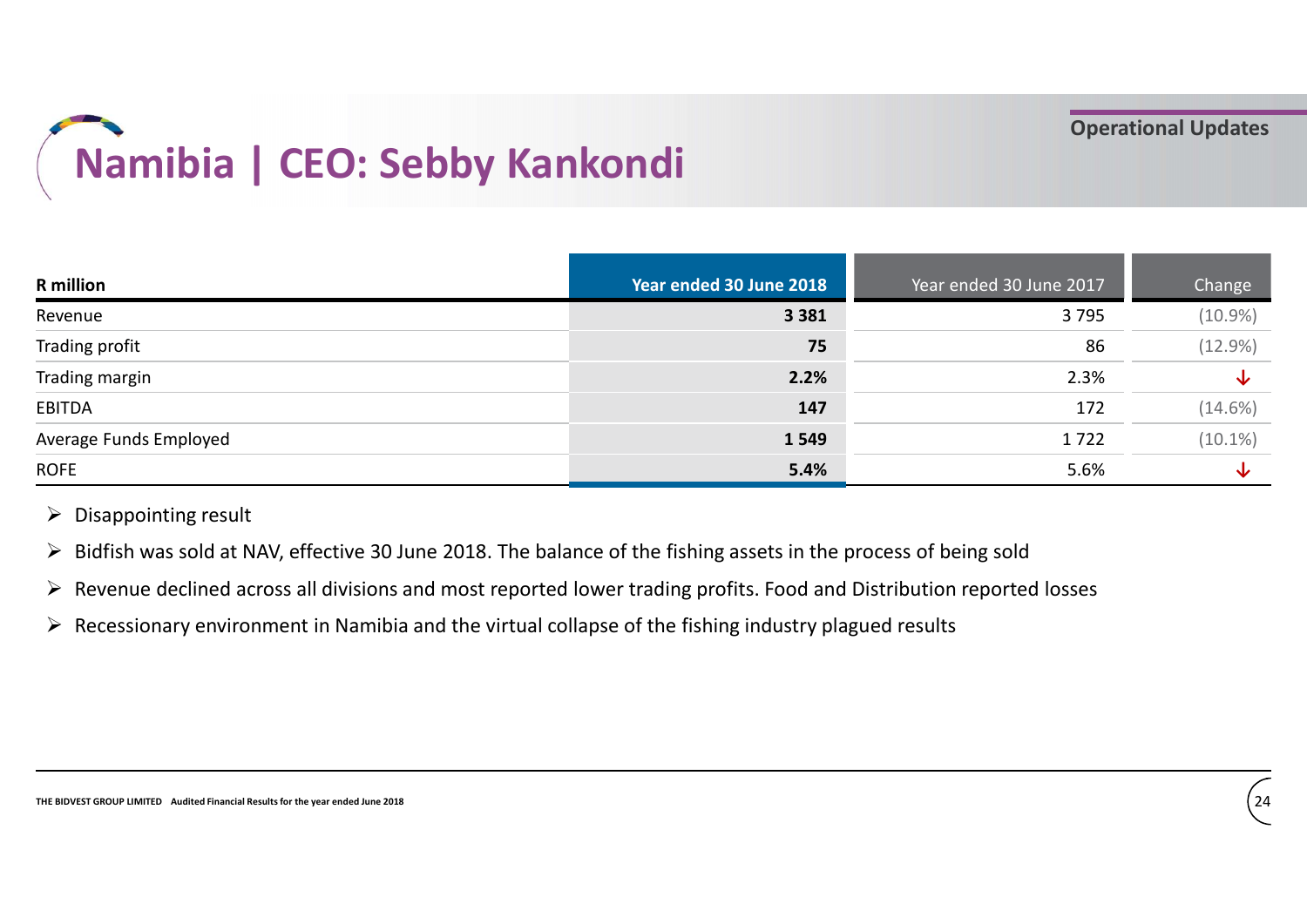

# $\overline{CE}$ Lindsay Ralphs

CE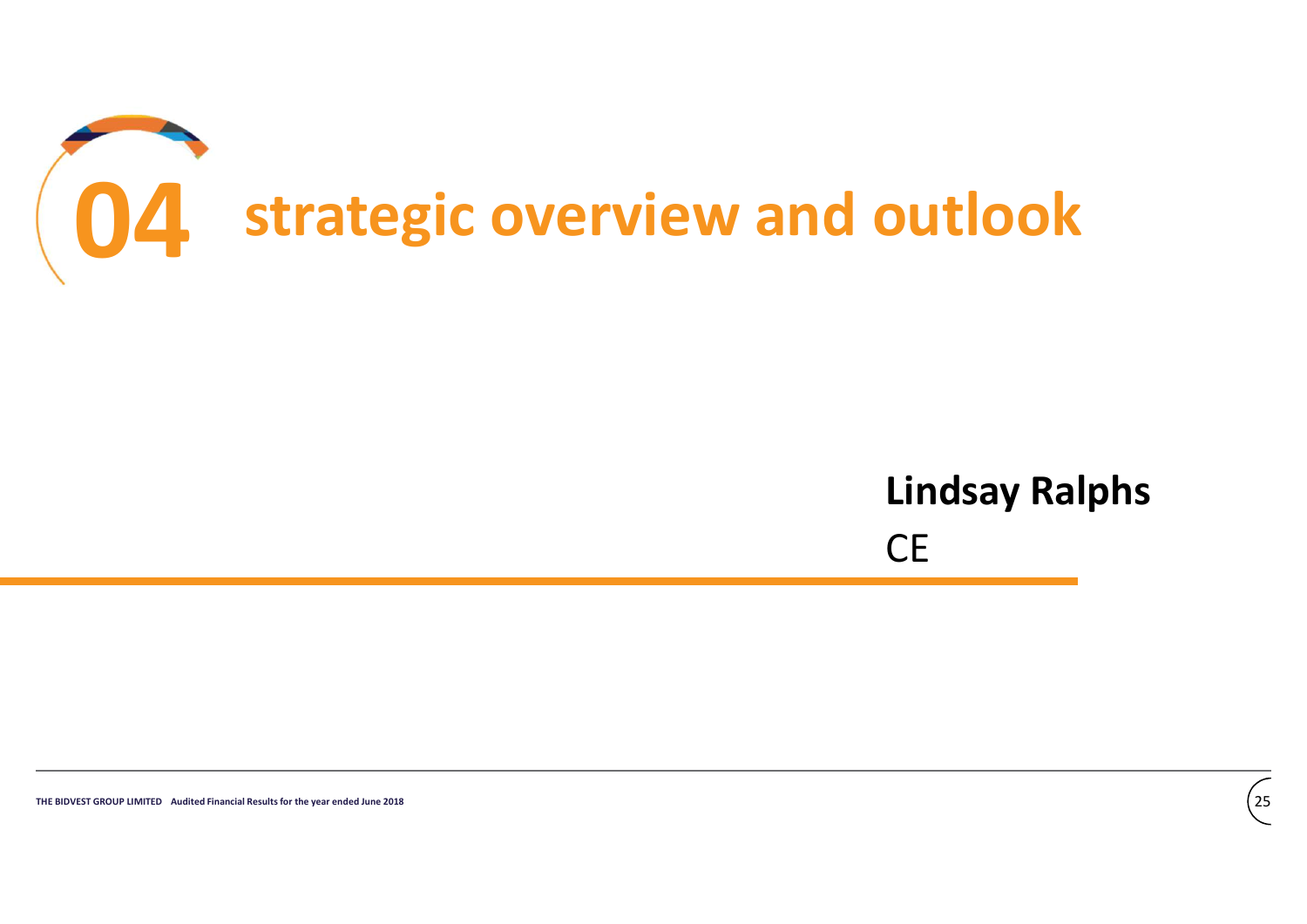Strategic Overview and Outlook

## strategic overview and outlook

|                                                                                  | $\triangleright$ Expect lacklustre economic growth and consumer demand until national elections                      |
|----------------------------------------------------------------------------------|----------------------------------------------------------------------------------------------------------------------|
| <b>Operational</b>                                                               | $\triangleright$ Positive steps taken to clean up corruption flowing through to daily business interactions          |
| outlook                                                                          | > Need government to initiate infrastructural programmes to kick-start the economy                                   |
|                                                                                  | $\triangleright$ Black economic empowerment policy and legislation need to align and settle                          |
|                                                                                  | $\triangleright$ Pockets of opportunities and activity exist. Bidvest will capitalise on these                       |
|                                                                                  |                                                                                                                      |
| <b>Maximise diverse</b>                                                          | > Seven core, well managed divisions with core competencies and drivers firmly intact                                |
| portfolio                                                                        | $\triangleright$ Cash generative                                                                                     |
|                                                                                  | $\triangleright$ Continuously broadening and innovating our product and service offering                             |
|                                                                                  |                                                                                                                      |
|                                                                                  |                                                                                                                      |
| <b>Maintain strong</b>                                                           | > Excellent asset management. Debtors book clean and stock well managed                                              |
|                                                                                  | > Low levels of debt (0.8x EBITDA) allows for significant headroom                                                   |
| financial position                                                               | $\triangleright$ Monetise non-core assets in a responsible manner                                                    |
|                                                                                  |                                                                                                                      |
|                                                                                  | $\triangleright$ Local acquisitions will continue                                                                    |
| <b>Allocate capital</b>                                                          | > Bolt-on opportunities attractive. Expect to close some soon                                                        |
| to growth                                                                        | > Continuously evaluate niche international acquisitions in services and distribution of everyday-essential products |
|                                                                                  | $\triangleright$ Invest in annuity-type projects in SA                                                               |
|                                                                                  | $\triangleright$ Unwavering disciplined approach                                                                     |
|                                                                                  |                                                                                                                      |
|                                                                                  |                                                                                                                      |
| THE BIDVEST GROUP LIMITED Audited Financial Results for the year ended June 2018 | 26                                                                                                                   |
|                                                                                  |                                                                                                                      |
|                                                                                  |                                                                                                                      |
|                                                                                  |                                                                                                                      |
|                                                                                  |                                                                                                                      |
|                                                                                  |                                                                                                                      |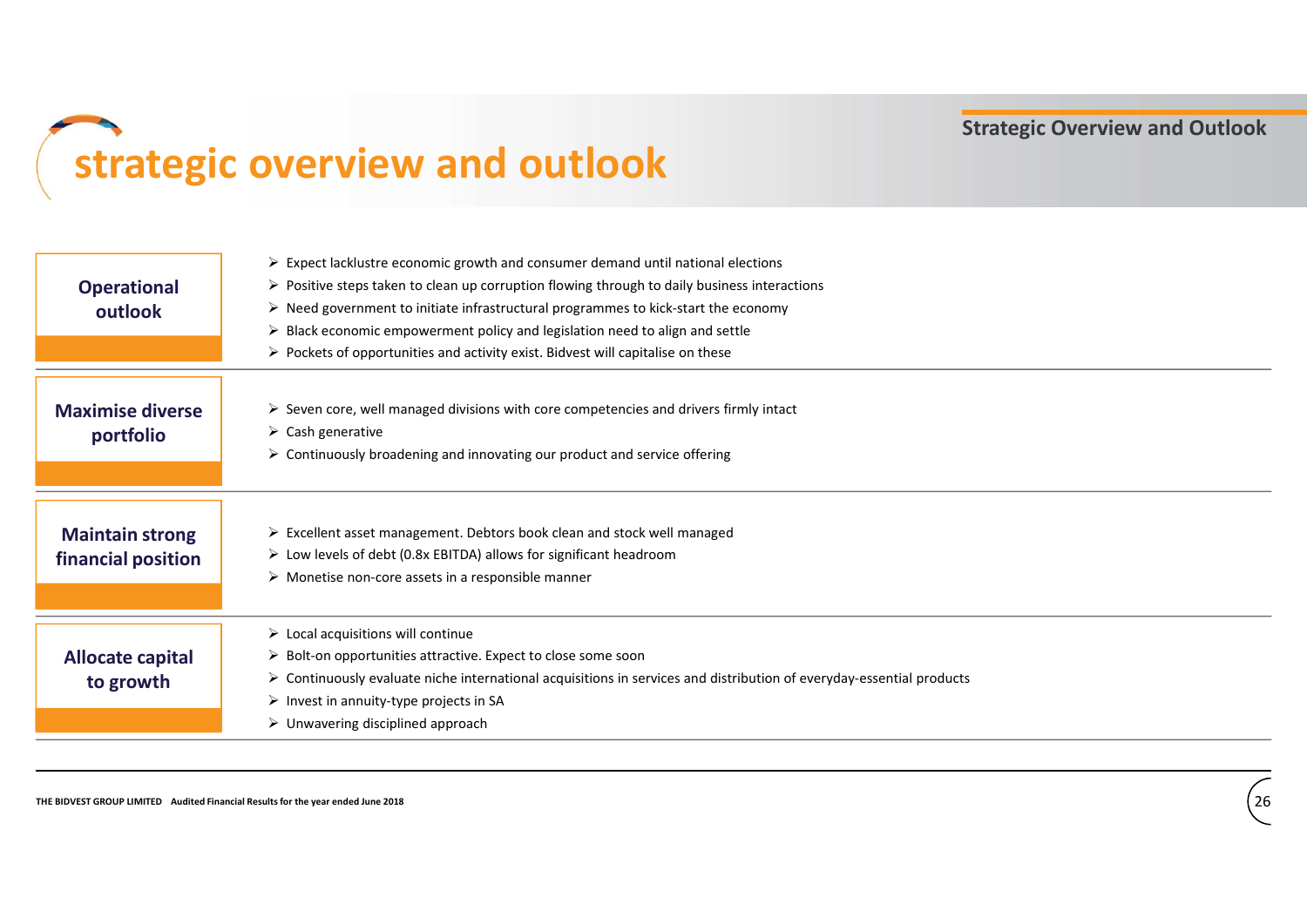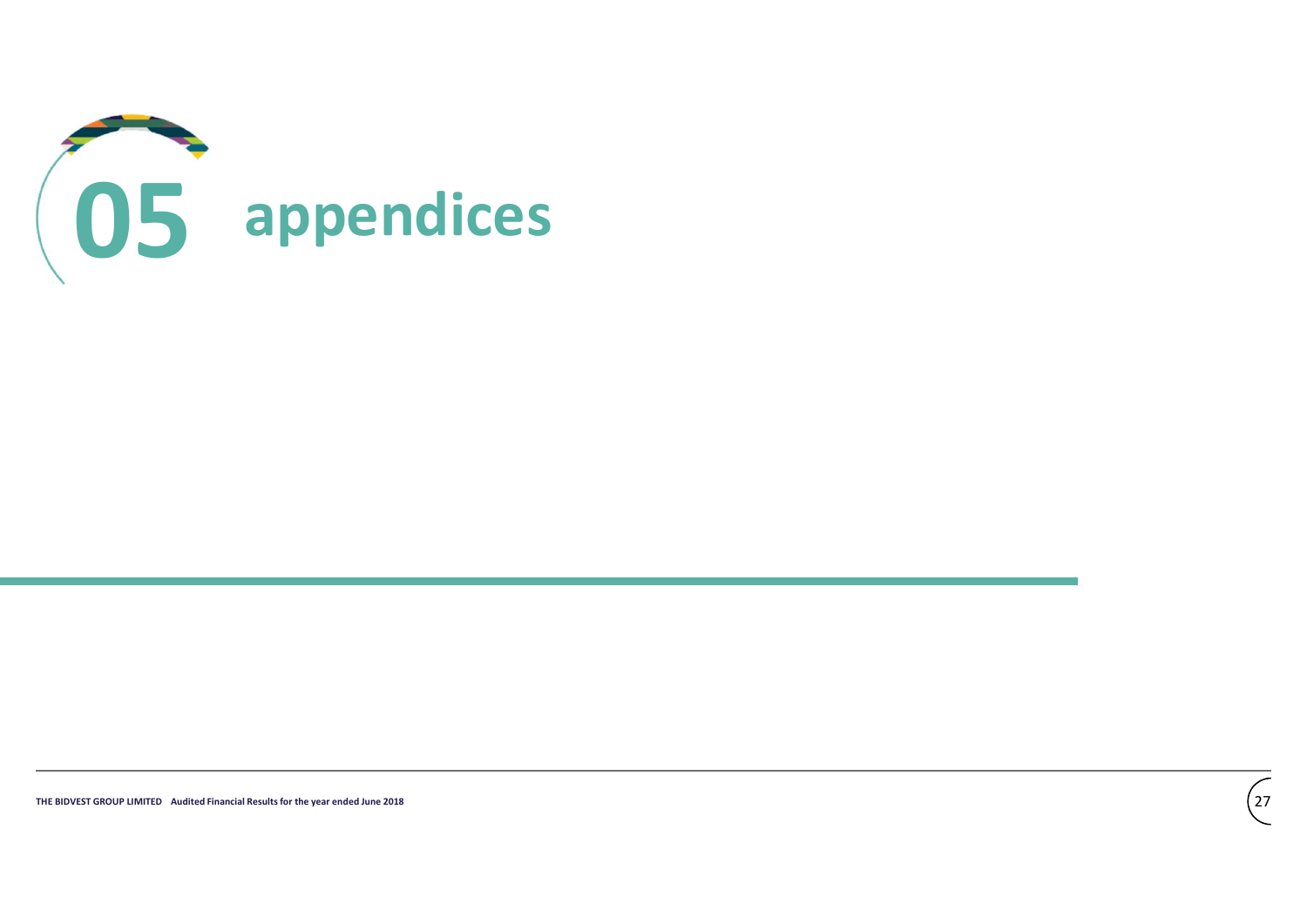### Appendices



- $\triangleright$  FM Services performed strongly with further improvement in margin. Facilities Management delivered an excellent result with several new bundled contracts won. In a very competitive market contracts were won and lost Services<br>
BidAir's performed strongly with further improvement in margin. Facilities Management delivered an excellent result with several<br>
The mew bundled contracts won. In a very competitive market contracts were won an
- $\triangleright$  Security Services delivered a solid result. Margin pressure, particularly in guarding and mining, is a reality. Specialised businesses delivered good results FORT WICH S<br>
Allied Services performed strongly with further improvement in margin. Facilities Management delivered an excellent res<br>
Allied Services delivered a solid result. Margin pressure, particularly in guarding and
- 
- $\triangleright$  Travel Services had a difficult year but management remain confident in the business improvement plan
- 
- Travel Services had a difficult year but management remain confident in the business improvement plan<br>  $\triangleright$  Allied Services had a strong year with Pureau and Executions the star performers<br>  $\triangleright$  Noonan refreshed its b Noonan refreshed its business structure, achieved the anticipated USS synergies and secured new business

- $\triangleright$  Margin management will remain a key focus area
- $\triangleright$  Delivering value to customers is core to our offering and should again stand us in good stead
- $\triangleright$  Acquisitions are being explored
- $\triangleright$  Learnings between Noonan and SA will be implemented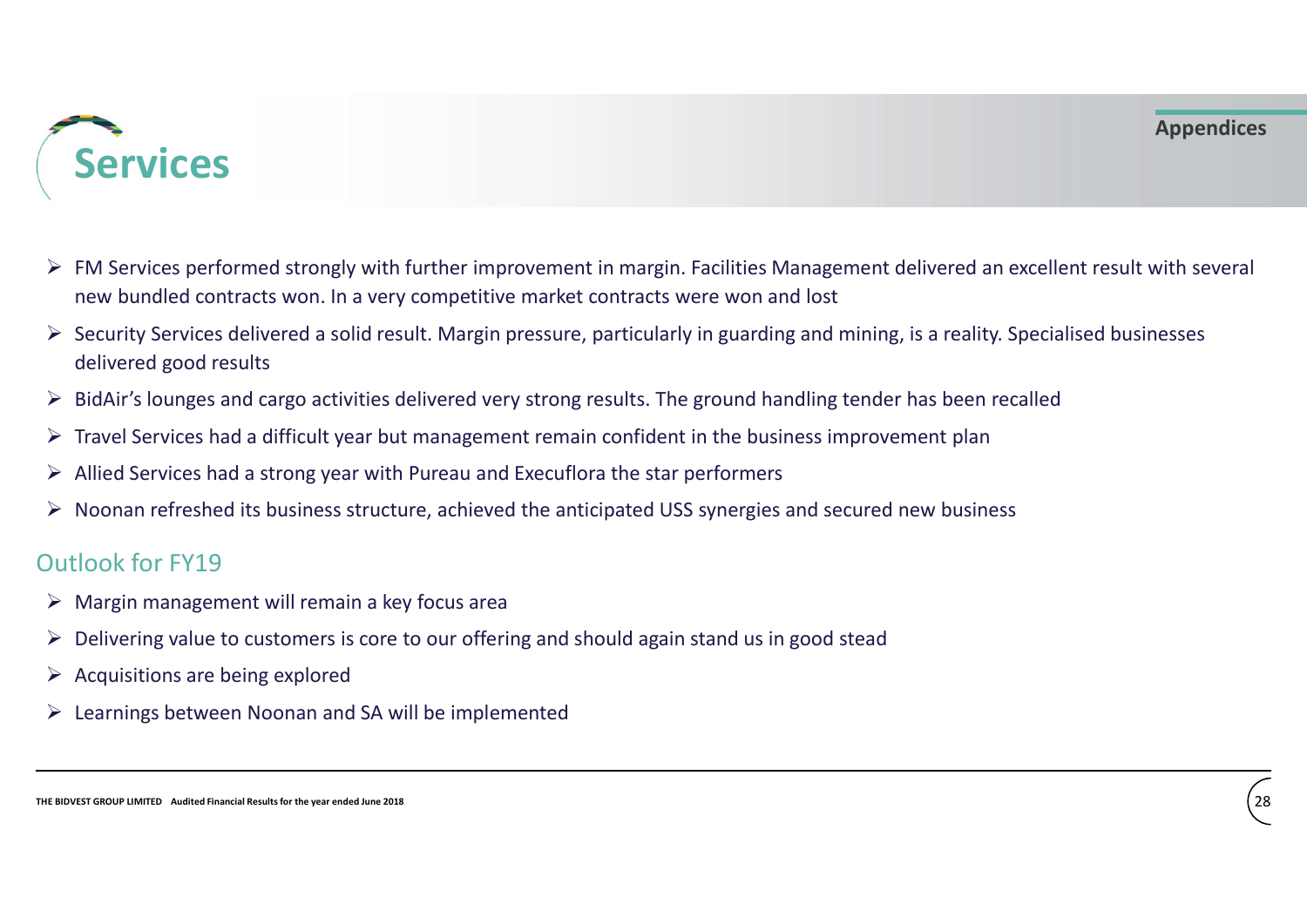

- $\triangleright$  BTT benefitted from increased tank capacity. Richards Bay showed particularly good growth on the back of the recent investments
- SABT handled significant maize and wheat volumes. The operating leverage together with well controlled costs resulted in a very strong performance
- $\triangleright$  Despite operational challenges caused by several incidents, BC delivered a pleasing result. Chrome and manganese remain the key commodities handled
- $\triangleright$  SACD had a fantastic year, mainly due to good cargo and container volumes and customs inspections in Durban. Costs were well controlled
- $\triangleright$  BPO struggled given less project work while BPL benefitted from new contracts, particularly in warehousing
- $\triangleright$  Naval benefitted from higher commodity export volumes

- > SACD had a fantastic year, mainly due to good cargo and container volumes and customs inspections in Durban. Costs were well<br>
controlled<br>
> BPO struggled given less project work while BPL benefitted from new contracts,  $\triangleright$  Maize exports look set to continue until the end of the year. Drought conditions in the Western Cape have eased somewhat. This is key for wheat supply **Example 12**<br>
Annualisation of the new multi-purpose tank capacity should support growth<br>  $\triangleright$  Despite operational challenges caused by several incidents, BC delivered a pleasing result. Chrome and ma<br>  $\cdot$  SACD had a f
- $\triangleright$  Loss of sub-contracted work in Maputo will negatively impact Naval
- 
- $\triangleright$  Investment in infrastructure to continue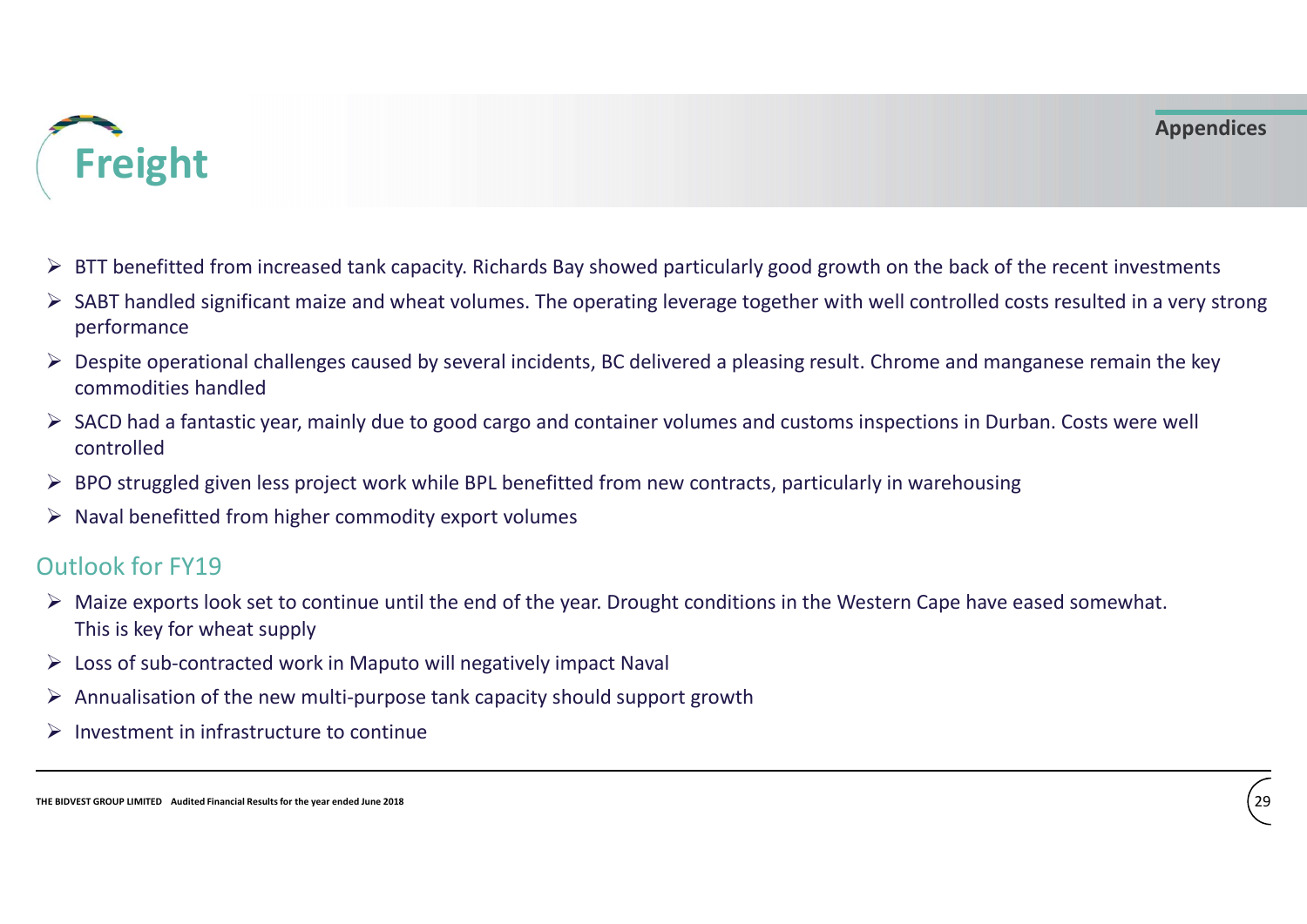### Appendices

# Commercial Products \n<p><b>Comment of the image</b></p>\n<p>• Different trading environment and little consumer confidence</p>\n<p>▶ Further investments were made into facilities, product ranges and sales forces to drive business</p>\n<p>▶ The revised Yamaha strategy is on track and the first Yamaha retail store purchased</p>\n<p>▶ Home of Living Brands had a much improved second half</p>\n<p>▶ The lack of project income in Renttech depressed results notably</p>\n<p>▶ Management remains confident that restricting at Matus will yield benefit</p>\n<p>Outlook for FY19</p> Management remains and little consumer confidence <br>
Management and little consumer confidence <br>
Management remains were made into facilities, product ranges and sales forces to drive business<br>
Norme of Living Brands had a

- $\triangleright$  Difficult trading environment and little consumer confidence
- $\triangleright$  Further investments were made into facilities, product ranges and sales forces to drive business
- $\triangleright$  The revised Yamaha strategy is on track and the first Yamaha retail store purchased
- $\triangleright$  Home of Living Brands had a much improved second half
- 
- 

- The lack of project income in Renttech depressed results notably<br>  $\geq$  Management remains confident that restructuring at Matus will yield benefit<br>  $\geq$  Droduct focus and margin management remain key focus areas, partic  $\triangleright$  Product focus and margin management remain key focus areas, particularly given currency volatility
- $\triangleright$  Business models are reviewed continuously to secure relevance
- $\triangleright$  Investment in garment manufacturing capacity at G Fox is expected to drive growth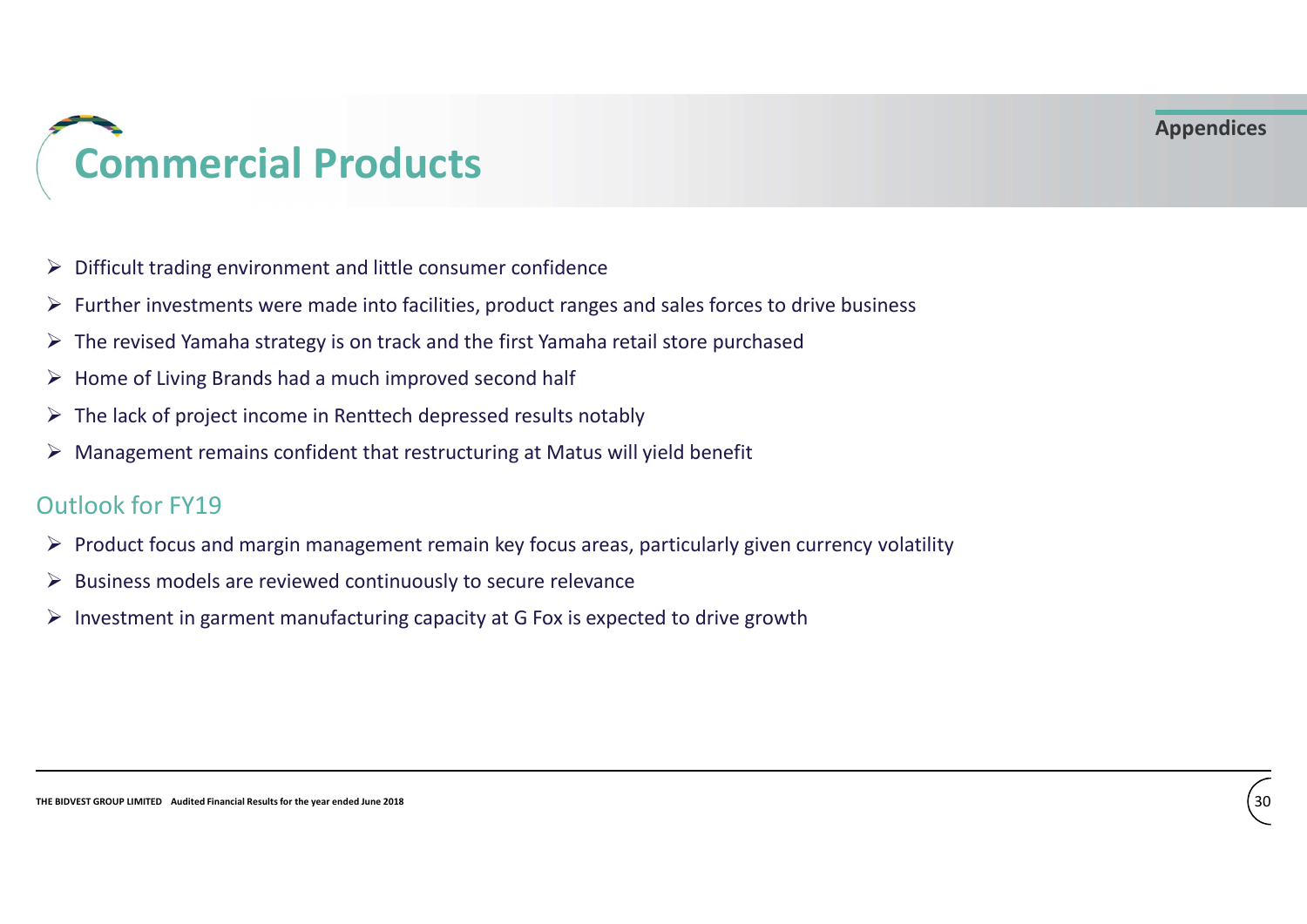

- $\triangleright$  Competitive pressure and lower demand were felt particularly in Office Products. Despite this, remedial action and good business acumen delivered pleasing profit growth
- $\triangleright$  Konica Minolta delivered a record result. New contracts were secured and gross margin improved materially
- and pricing in certain segments<br>  $\triangleright$  Furniture had an excellent year<br>  $\triangleright$  Zonke contract handover had an impact on divisional results in 2H<br>  $\triangleright$  Contract Minolta submitted its bid for the Treasury contract<br>  $\triangleright$ → **Drint**<br>
→ **Competitive** pressure and lower demand were felt particularly in Office Products. Despite this, remedial action and good business<br>
acumen delivered pleasing profit growth<br>
→ Konica Minolta delivered a record from consolidating its Johannesburg operations while the packaging activities faced challenging trading conditions in terms of volumes and pricing in certain segments
- $\triangleright$  Furniture had an excellent year
- $\triangleright$  Zonke contract handover had an impact on divisional results in 2H

- $\triangleright$  Konica Minolta submitted its bid for the Treasury contract
- $\triangleright$  Current plans to simplify the businesses will continue
- $\triangleright$  Tough trading conditions are expected to continue, aggravated by currency volatility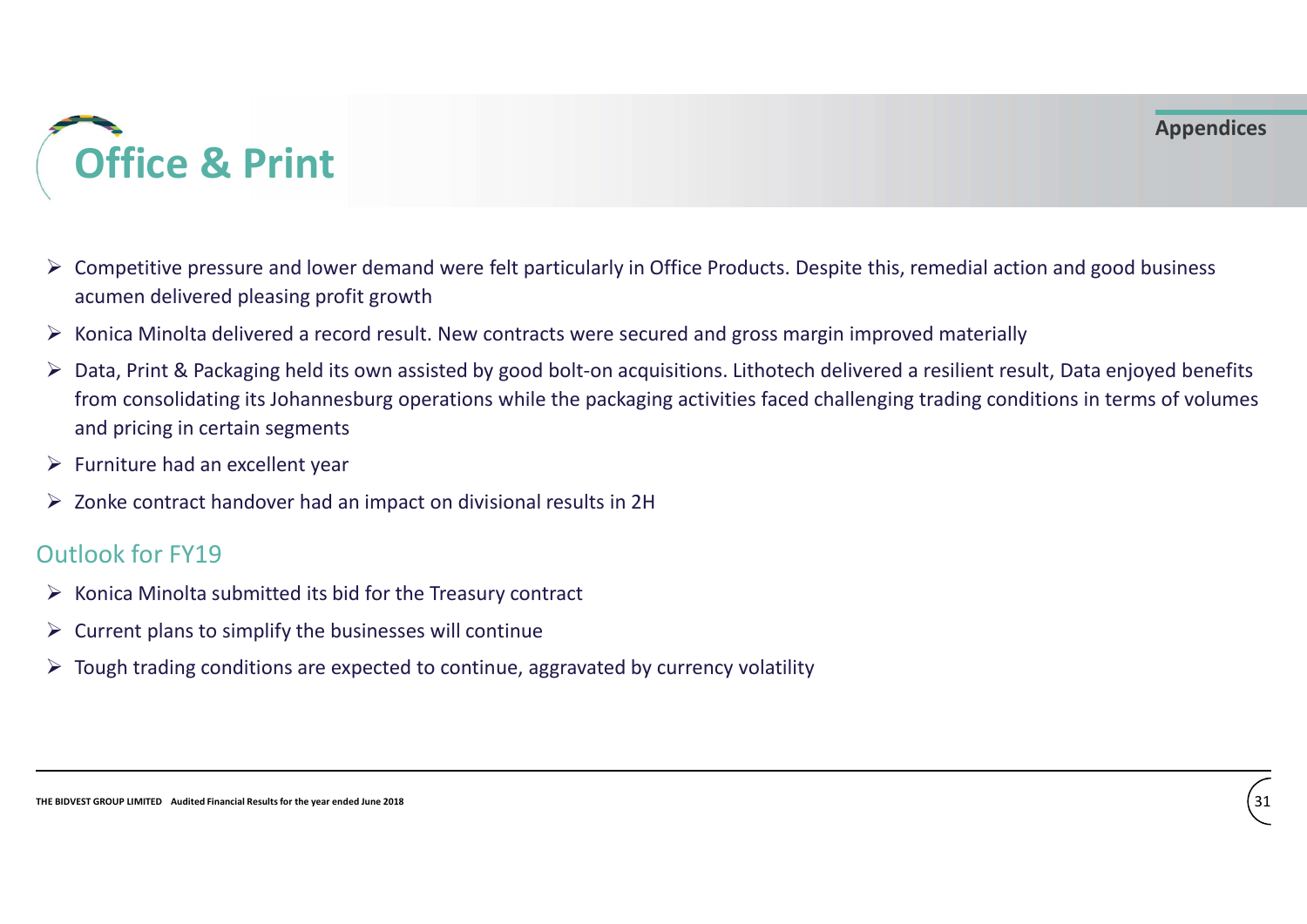

- $\triangleright$  Revenue declined in Bidvest Bank due to the non recurrence of a short-term fleet contract and the continued Transnet fleet roll-off. Business Banking grew in trade finance, acquiring and treasury services
- $\triangleright$  Bidvest Bank deposits grew 27% to R5.7bn, loans & advances 13% to R2.4bn and leased assets declined marginally
- $\triangleright$  Bidvest Insurance focused on writing profitable business and manage claims better
- The BIDVEST GROUP CONTROLL AS A SURFACE CONTROLL AND SURFACE CONTROLLED AND PROVIDED AS A SURFACE OF THE GROUP ON  $\geq$  The Group of the year and delivered good results  $\geq$  The Group of the year and delivered good resul  $\triangleright$  Bidvest Life continued on its strong growth path with a unique product. The growth in embedded value caused a drag on profitability, in line with expectations
- $\triangleright$  Compendium reported another strong result
- $\triangleright$  Fin Global acquired during the year and delivered good results

- $\triangleright$  Tenders and deals for sizeable leased fleets delayed. Timing uncertain
- $\triangleright$  Transnet contract expected to run-off due to new Tender becoming effective during the financial year
- Business banking and recently onboarded treasury services and merchant acquiring clients should drive growth
- $\triangleright$  Bidvest Insurance are pursuing new channels and products
- $\triangleright$  Bidvest Life is expected to turn profitable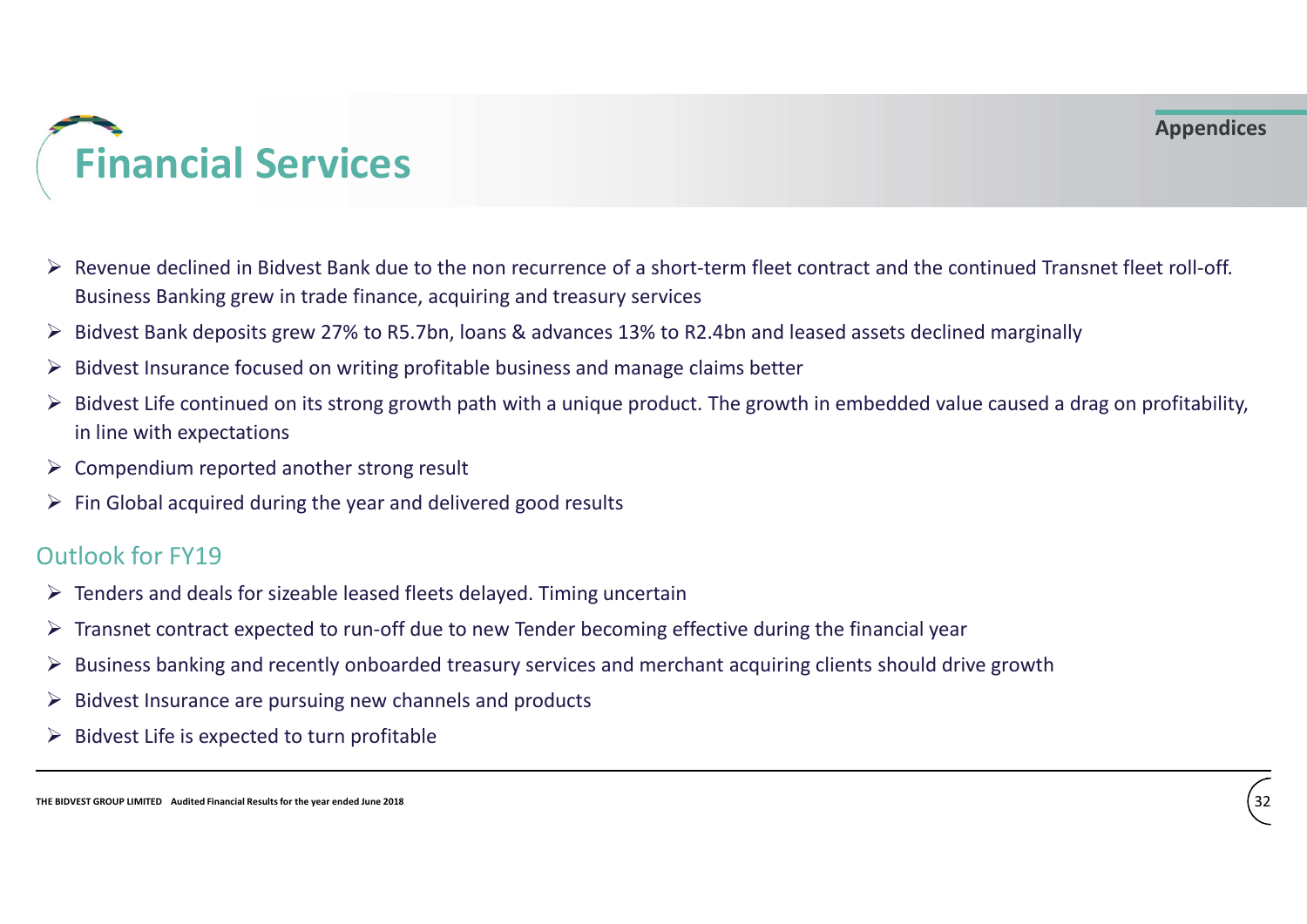

# Automotive

- $\triangleright$  Bidvest McCarthy sold 8.8% more new vehicles (industry +1.8%) and 5.3% fewer used vehicles
- $\triangleright$  Profit at luxury brand dealers contracted significantly while volume brand dealers held their own
- $\triangleright$  Service revenue grew but parts volumes were lower
- $\triangleright$  Bidvest Car Rental rate per day +1.7%, rental days -4.1% and lower fleet utilisation

- Out look for FY19<br>  $\triangleright$  NAAMSA lowered new vehicle sales forecast for 2018 into negative growth<br>  $\triangleright$  Management will focus on driving down the cost and asset base<br>  $\triangleright$  Bidvest Car Rental systems and fleet size are  $\triangleright$  NAAMSA lowered new vehicle sales forecast for 2018 into negative growth
- $\triangleright$  Management will focus on driving down the cost and asset base
- $\triangleright$  Bidvest Car Rental systems and fleet size are receiving attention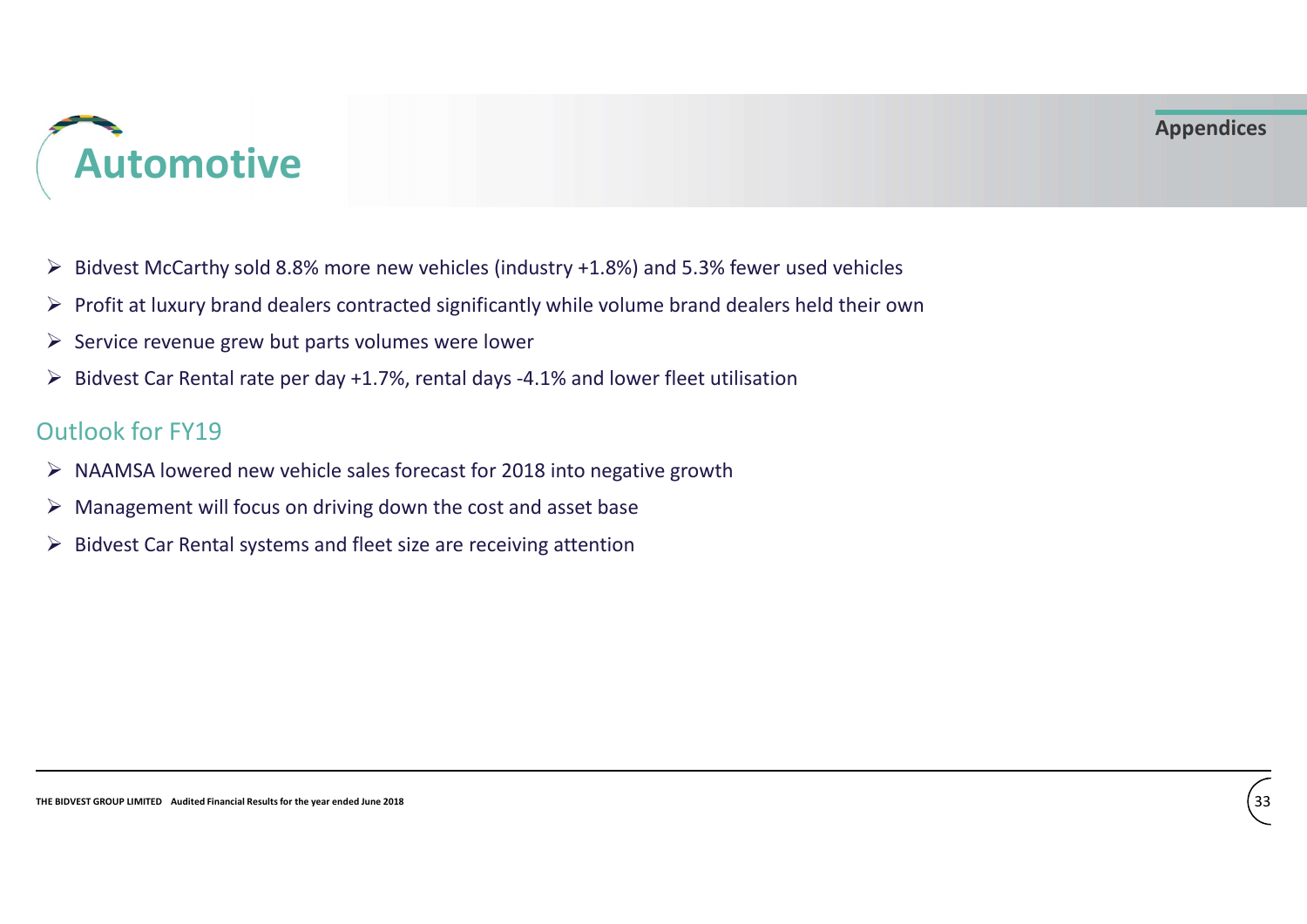### Appendices



- $\triangleright$  Activity in the construction and infrastructure sectors continue to decline. Several customers either under business rescue or experiencing significant liquidity constraints MULT ANTIFICAL<br>
■<br>
■<br>
MULT A Activity in the construction and infrastructure sectors continue to decline. Several customers either under business rescue or<br>
seperiencing significant liquidity constraints<br>
■ The 100bps dec
- $\triangleright$  The 100bps decline in margin was a function of a slightly lower gross margin and negative business mix given less project-type work
- 
- $\triangleright$  Working capital management was good considering the trading environment

- $\triangleright$  Industry outlook remains uncertain
- V volving capital numigement was good considering the crading environment<br>  $\geq$  Matstry outflook for FY19<br>  $\geq$  Matstry outflook remains uncertain<br>  $\geq$  Renefits are expected from investments made<br>  $\geq$  Renefits are e  $\triangleright$  Margin, working capital and expense management will remain key focus areas
- $\triangleright$  Benefits are expected from investments made